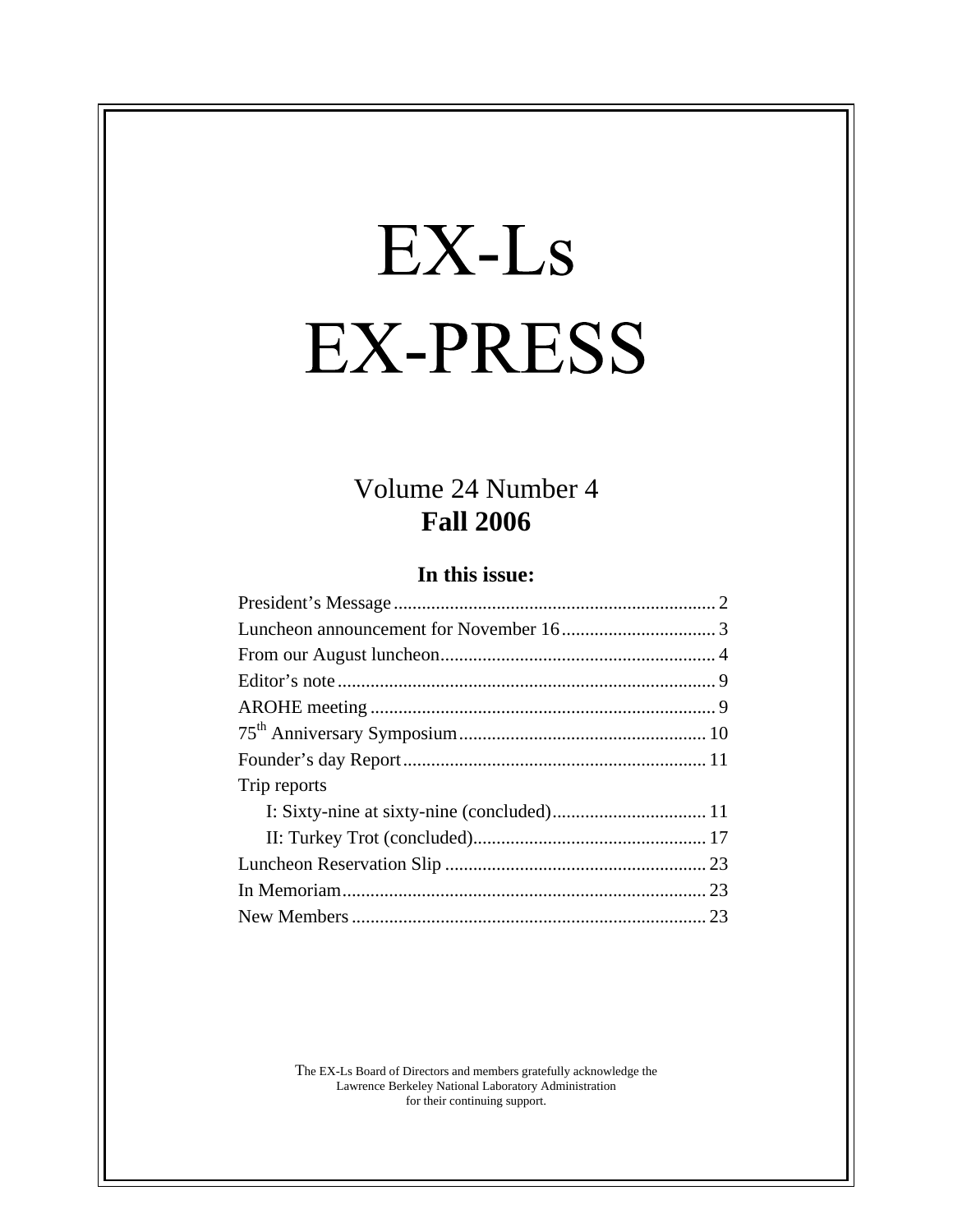#### **President's Message John Kadyk**

All good things come to an end, and it has been a good and interesting experience, and an enjoyable one, being the president of the EX-Ls for this past year. What made it so appealing was the interactions with Board members, Terry Powell, and the general membership. I want to thank all those with whom I have worked; they have been both supportive and friendly, and have invariably given very good advice. A new slate of officers will be presented to the membership at our next luncheon, and I feel very confident that the EX-Ls will be very well served by them.

We have had some very interesting presentations at our luncheons during the past year: Bob Stokstad relating his experiences at the South Pole as part of the Icecube experiment (February); Linda Maio, a Berkeley city councilwoman and a Lab retiree, who told how the Lab prepared her for public service; and Andy Sessler, former LBL director and accelerator physicist, commenting on his past experiences in accelerator technology and what the future may bring in that field, and we have one more to go (David Sunding; see the announcement on page 3).

The major event of the year, of course, is the  $75<sup>th</sup>$  anniversary of the founding of the Lawrence Berkeley National Laboratory. We have already enjoyed the gala celebration on August 26, when the actual founding day, plus 75 years, was observed by Founders Day festivities all day at the Lab. There were exhibits, films (e.g., *King Kong*), performances, tours of Lab facilities, dance presentations, speeches, a barbeque lunch, historical displays, children's activities, and the dedication of a time capsule by Director Steve Chu. The EX-Ls were, of course, represented by EX-Ls volunteers, with an information table near the cafeteria, where brochures (designed by Janis Dairiki) describing the EX-Ls, and chocolate chip cookies (made by yours truly) were dispensed. We did sign up some new members that way, I think. Our luncheon on August 17 also emphasized the anniversary, having pre-talk presentations of old slides (and slides of old people) relating the Lab's history (courtesy of Janis). Founders Day was a big success, with more than 1000 present and past Lab employees, plus their friends and families, in attendance. There remains one more celebration: November 14, which will be an all-day Scientific Symposium [\(www.lbl.gov/Publications/75th/index.html](http://www.lbl.gov/Publications/75th/index.html)) that will be held in the Bldg. 50 auditorium and is open to all without any registration fee (but you must register at web link above). There will also be an evening banquet (Gala Dinner), but this is by invitation only.

An issue mentioned in the last Newsletter was that the Berkeley City Council had been considering the designation of the Bevatron (Bldg. 51) as a "Landmark," which could have prevented removal of the Bevatron structure; the Lab wishes to use that space, and has opposed this landmark designation. Fortunately, the request by the Berkeley Landmark Preservation Commission was turned down; however, a memorial of some kind will be placed on the site and a historical display will be installed at a museum. [*The Pesident's message continues on Page 8*.]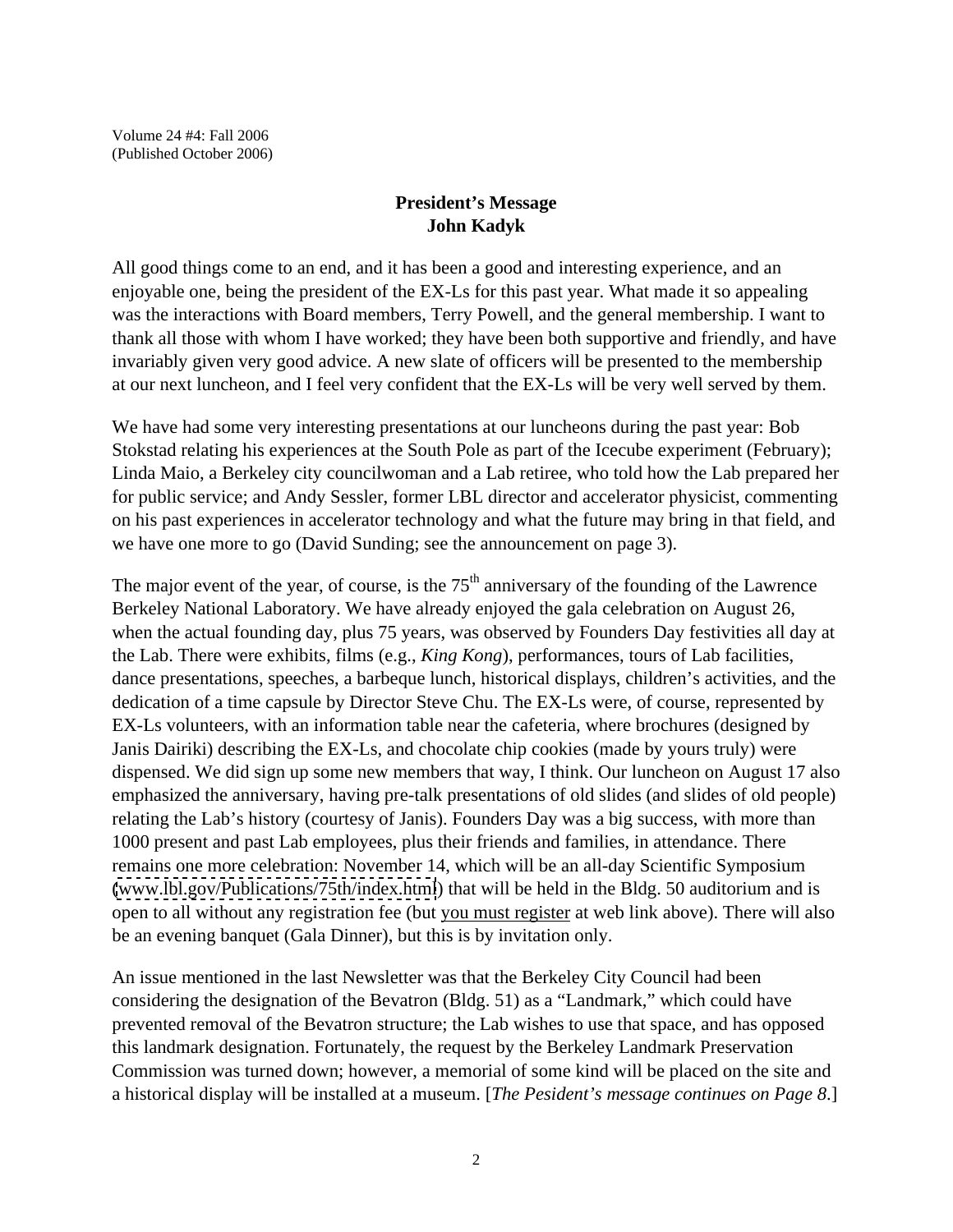

#### **2006 Fall Lunch**

| Date:                | Thursday, November 16, 2006                                                                                                                                                 |  |
|----------------------|-----------------------------------------------------------------------------------------------------------------------------------------------------------------------------|--|
| <b>Where:</b>        | <b>Spenger's Fresh Fish Grotto</b><br>1919 Fourth St.<br><b>Berkeley</b>                                                                                                    |  |
| Time:                | No-host Bar: 11:30 AM<br>Lunch Served: 12:00 Noon                                                                                                                           |  |
| <b>Speaker:</b>      | David Sunding, UCB, Dept. of Agricultural and Resource Economics;<br>Director, Berkeley Center for Water Resource Management                                                |  |
| Subject:             | <b>California's Water Future</b>                                                                                                                                            |  |
| Menu:                | Bay Shrimp Louie Salad/1000 island dressing (with cup of chowder)<br><b>Shrimp Scatter (with dinner salad)</b><br>Flatiron Steak w/ mushroom demi-glaze (with dinner salad) |  |
| Cost:                | \$20 per person (PREPAID)                                                                                                                                                   |  |
| <b>Reservations:</b> | Please make checks payable to EX-Ls. Send to<br><b>Vicky Jared</b><br>4849 John Muir Road<br>Martinez, CA 94553                                                             |  |

**Spenger's management policy makes it absolutely imperative that they receive reservations by November 13, 2006**

**(Reservation slip on last page)**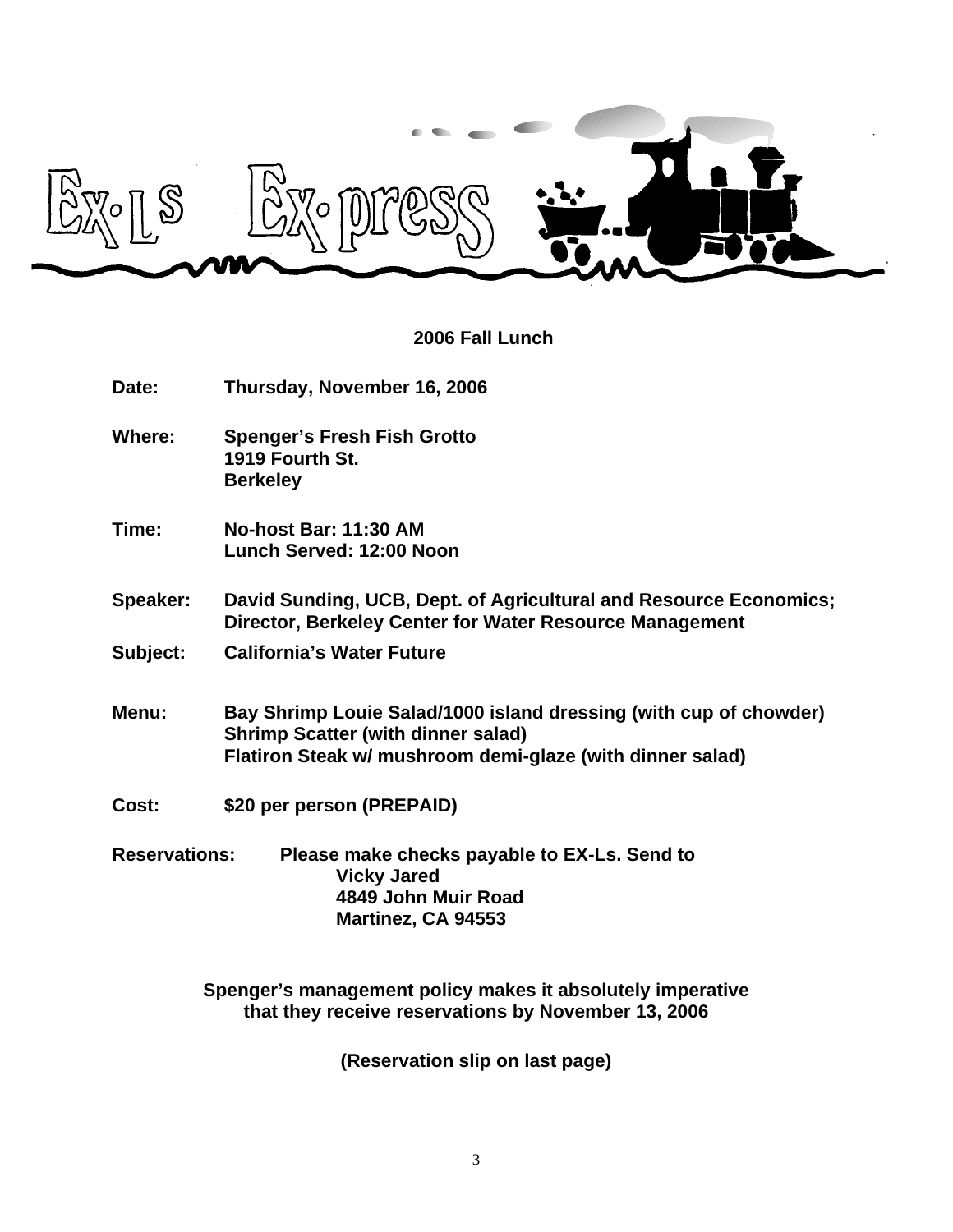#### **From our August Lunch**

*Reported by Janis Dairiki, EX-Ls First Vice President*. Our speaker was Andy Sessler, theoretical accelerator physicist and former LBNL director, who presented "Comments on the Future of Particle Accelerators," a special talk in honor of the  $75<sup>th</sup>$  anniversary of the Lab.

#### **Historical Development**

Andy began with a few comments and highlights from a history talk entitled *75 Years of Particle Accelerators* that he gave at the Lab last month.

The first particle accelerators to study nuclear reactions were electrostatic devices such as John Cockcroft's and Ernest Walton's machine at the Cambridge Lab in 1931. Cyclotrons began with E.O. Lawrence's invention in Berkeley in 1930. They have now evolved from Lawrence's modest 27-inch cyclotron to the 59-foot TRIUMF, the world's largest cyclotron, in Canada.

The first linear accelerator (or <u>linac</u>) was built by Luis Alvarez just after WWII, using old equipment from his radar studies; it was never used. Stanford developed the 2-mile long electron linear accelerator (SLAC), currently the world's longest. A recent example of a modern linac is the Dual Axis Radiological Hydrodynamic Test Facility (DARHT) at Los Alamos. This device is devoted to examining nuclear weapons from two axes rather than just one and is an important part of the stockpile stewardship program.

One of the first **betatrons**<sup>1</sup> was a very large accelerator built in the early 1940s at the University of Illinois. Modern betatrons are suitcase sized, very compact and portable and commercially produced; they are used to produce x-rays to look for defects in steel beams, ship's hulls, engine blocks, bridges, and other large, forged items.

The Bevatron was one of the first synchrotrons, <sup>2</sup> built in the early 1950s. A more recent evolution is Fermilab's superconducting Tevatron. The 1950s also witnessed the development of the collider.<sup>3</sup> These devices now create the highest energy particles. CERN's Large Hadron Collider (LHC), at 28 km in circumference, will be the world's largest particle accelerator when completed in 2007.

Looking back for the  $75<sup>th</sup>$  anniversary, Andy summarized the LBL contributions to Accelerator Physics, including the cyclotron, Bevatron, HILAC, Bevalac, and the ALS.

#### **Future Developments**

High-energy physics was the driving force behind the development of accelerators for the first decades. There are now a great many uses of particle accelerators aside from high-energy physics experiments, and the applications are definitely the driving force. In speculating on the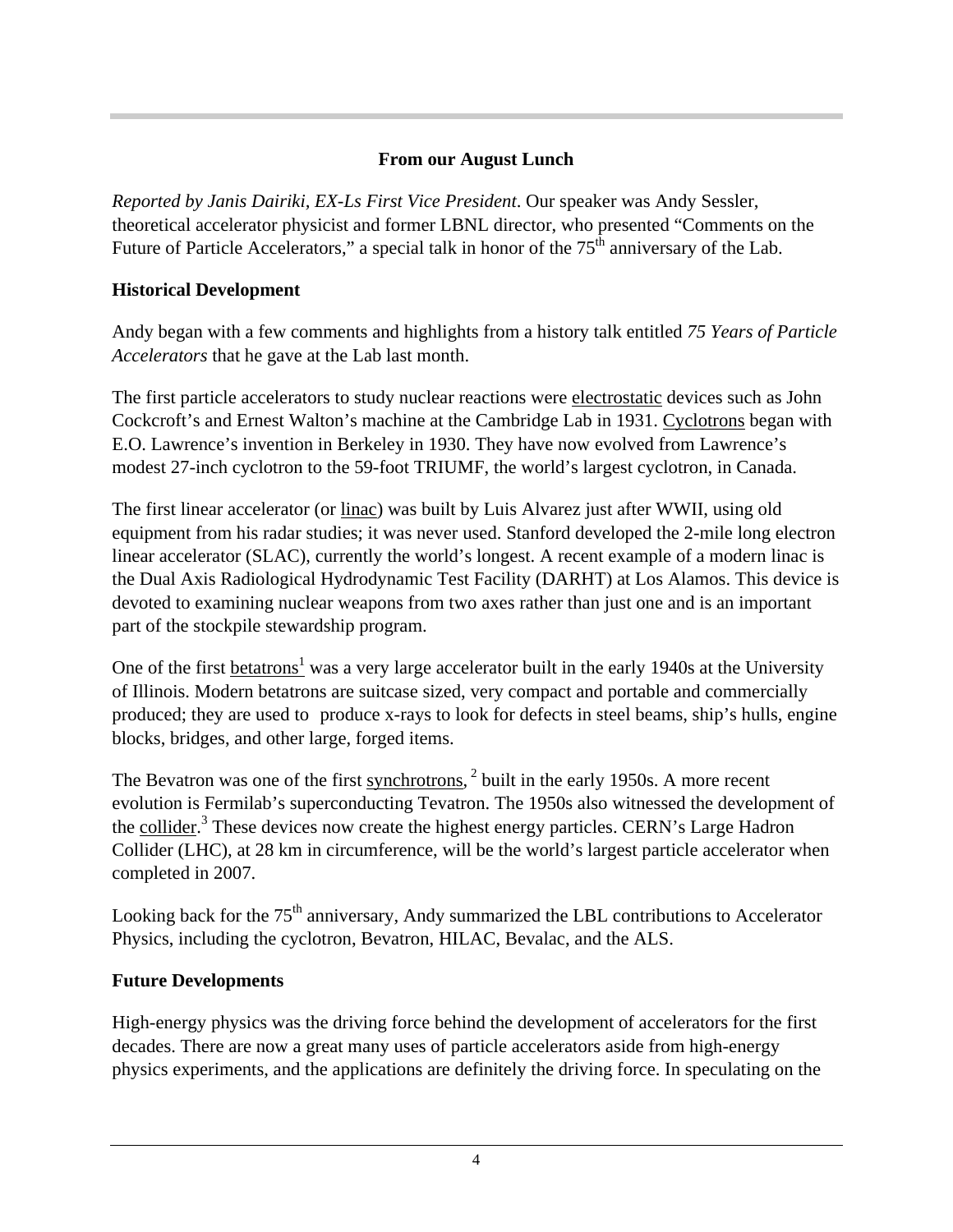future, Andy focused on the many uses of particle accelerators, some already "real" and some still in the "possibility" stage.

At first, in the 1970s, accelerators built for high-energy physics were used parasitically, but soon machines were built specifically for the application of <u>synchrotron radiation</u>.<sup>4</sup> There are more than 50 synchrotron radiation facilities in the world so this application is very real. In the US there are machines at Brookhaven (NSLS), Argonne (APS), SLAC (SPEAR and the LCLS), and at LBNL (ALS). Protein and material structures are among the topics studied in detail with synchrotron radiation at these facilities. Third generation facilities have been built at Grenoble and in Japan and there are plans for a facility in Jordan (Sesame Project), which will be open to scientists from all countries. Fourth generation facilities, i.e., Free Electron Lasers, are now being built at DESY in Germany and at Stanford. These machines promise intense coherent radiation. A team at LBNL has proposed the LUX facility (a linac-based, ultrafast x-ray source), but has been told (strongly) to stop work as it might lead to a project (which, of course, would

cost money!).<br>The <u>Spallation<sup>5</sup> Neutron Source (SNS)</u>, a joint effort of LBNL, BNL, LANL, J-Lab, and Oak Ridge has recently begun operating at Oak Ridge. A similar facility is under construction in Japan, with advanced plans in China and plans (moving very slowly) in Europe.

The International Linear Collider (ILC) would be the next facility of choice for high-energy physicists (after completion of the LHC at CERN). A cost estimate is due at the end of the year (clearly in the few billion dollar range) and the earliest it could be operating would be in the 2020 timeframe. This is a worldwide effort; however, a major report has strongly requested that the US bid for locating the ILC in this country.

The Rare Isotope Accelerator (RIA) and Facility for Antiproton and Ion Research (FAIR) would provide the ability to accelerate radioactive species. Up until now, most work has been done by accelerating stable beams and noting their interactions. Radioactive beams would open up a whole new world we haven't been able to reach yet. Plans for RIA are currently on hold in the US, even though such a machine is the highest priority for new construction in the Nuclear Science Long Range Plan. (JMD note: there is now a new committee looking at a scaled-back version of RIA.) Meanwhile, Germany is moving ahead with FAIR which will provide highintensity beams of both stable and unstable heavy nuclei.

Since the solar neutrino "problem" has now been solved by observing neutrino oscillations (switching from one type of neutrino to another), neutrino experiments have shifted to measuring neutrino properties. Intense beams of neutrinos (super beams) are desired and several different avenues of accelerators and detectors are being explored, including neutrino factories and muon colliders (both involving the same technology).

Work began in 1974 on accelerators for heavy ion fusion with two different approaches. In Europe researchers are using RF linacs and accumulating rings to achieve high intensity, while in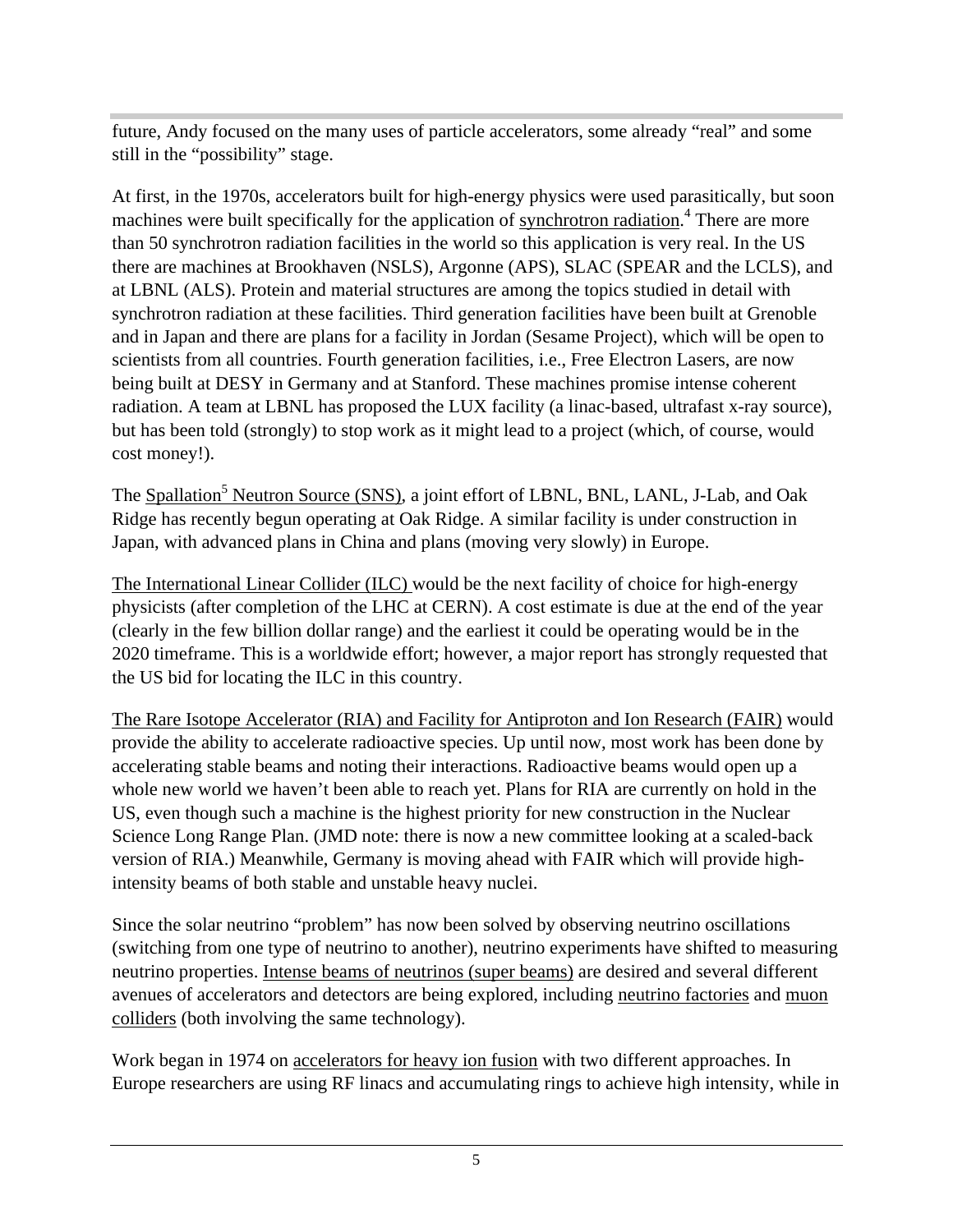the US, induction linacs are being pursued to start with high intensity. Both approaches should work for energy production, but both are funded only at a very low level.

The use of Proton Drivers for Power Reactors is an interesting idea but it is not being pursued at present. The idea is to have a sub-critical nuclear power reactor (hence very safe) and drive the reactor into criticality with neutrons produced by protons, for example, in a spallation source. Also, there is the possibility of turning thorium into fissionable material in such a reactor (which is especially interesting in India where they have a lot of thorium, but no uranium). Another thing you could do with such a reactor is to burn up long-lived fission products in spent nuclear fuel.

Another way to burn up long-lived fission products is to use a breeder reactor. Such reactors are actively being studied in Japan, Russia, and Europe. There is a small amount of activity in the US and, perhaps now, with the Global Nuclear Energy Partnership, there will be more.

The first use of accelerators for cancer therapy was the successful treatment by the Lawrences of their mother. Neutron therapy was begun in Berkeley in the 1930's – a very sad story as all the patients later died. Siemens and Varian then built linacs for x-rays in the late 1930's. Hadron therapy was suggested by Bob Wilson in 1946 and pioneered in Berkeley and Harvard. There are now 5 facilities in the US, which use proton therapy and more to come. Heavy ion therapy is even better than proton therapy (more specific energy deposition) and was developed at the Bevalac in the 70's. The first dedicated heavy-ion facility was built in Japan. There are currently none in the US, but more are being built in Japan and some in Europe. Most cancer patients, however, are still treated by x-rays. Modern commercial systems produce x-rays with a high energy electron beam and have very precise controls for the positioning of the patient.

The idea of using a plasma (and lasers) as an accelerating mechanism was proposed in 1979. Since, then, there has been a great deal of activity at, for example, UCLA, LBNL, and the Rutherford-Appleton Lab. High gradient and major acceleration have been achieved.

In conclusion, Andy remarked that it is very likely that the development of particle accelerators will continue, producing devices not only for physics, but also for an ever-increasing set of applications enriching our everyday lives.

\_\_\_\_\_\_\_\_\_\_\_\_\_\_\_\_\_\_\_\_\_\_\_\_\_\_\_\_\_\_\_\_\_\_\_\_\_\_\_\_\_\_\_\_\_\_\_\_\_\_\_\_\_\_\_\_\_\_\_\_\_\_\_\_\_\_\_\_\_\_\_\_ Glossary (with thanks to Wikipedia)

1. A betatron is an electron accelerator originally developed by Donald Kerst at the University of Illinois in 1940. It acts like a transformer with a torus-shaped vacuum tube as its secondary coil. An alternating current in the primary coils accelerates electrons in the vacuum around a circular path. The name "betatron" (a reference to the beta particle, an electron) was chosen in a departmental contest. Other names proposed were rheotron, inductron, and even Ausserordentlichhochgeschwindigkeitelektronen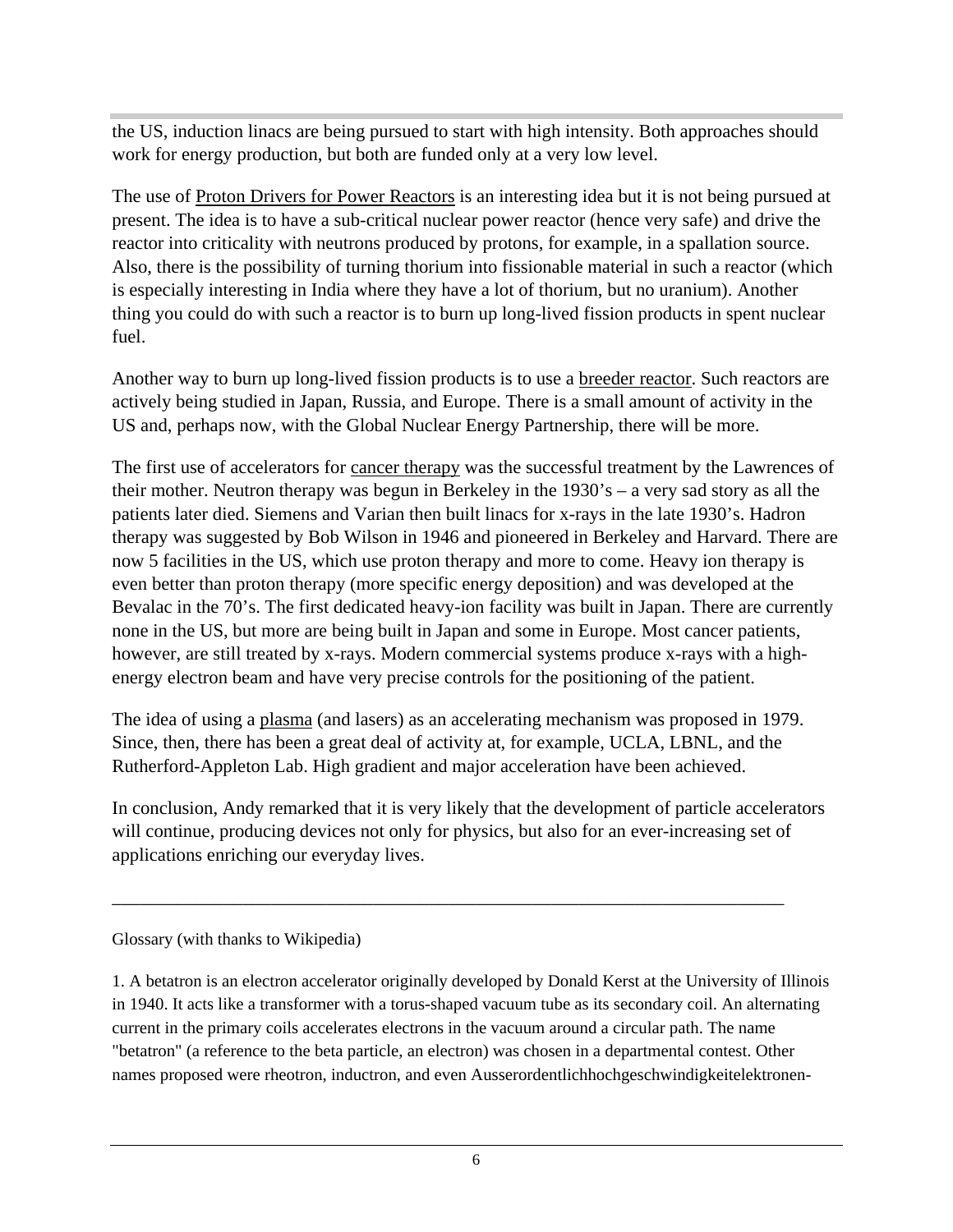entwickelndenschwerarbeitsbeigollitron, German for "extraordinarily high-speed electron generator, hard work by golly-tron."

2. A synchrotron is a particular type of circular particle accelerator in which the magnetic field (to direct the particles so they circulate) and the electric field (to accelerate the particles) are carefully synchronized with the traveling particle beam. Synchrotrons were developed to study high-energy particle physics, but are now mostly used for producing high intensity x-ray beams for applied use.

3. A collider is a type of a particle accelerator with two opposite beams of the particles. The two beams of particles are accelerated and the beams are directed against each other, so that the particles collide. Colliders may either be ring accelerators or linear accelerators.

4. Synchrotron radiation is electromagnetic radiation generated by the acceleration of ultrarelativistic (i.e., moving near the speed of light) electrons through magnetic fields. The radiation can range from infrared, optical, and ultraviolet to x-rays. In the beginning, storage rings were built for particle physics and synchrotron radiation was used in a "parasitic mode". As the application of synchrotron radiation became more widespread by an ever-growing broad scientific community, devices that enhanced the intensity of synchrotron radiation were built into existing rings. Third-generation synchrotron radiation sources were conceived and optimized from the outset to produce bright x-rays.

5. Nuclear spallation is a process in which accelerated protons strike a heavy metal target, such as mercury or tantalum, to produce a beam of neutrons; 20 to 30 neutrons are expelled after each impact. Although this is a far more expensive way of producing neutron beams than by a chain reaction of nuclear fission in a nuclear reactor, it has the advantage that the beam can be pulsed with relative ease.

*Luncheon Attendees:*  Jose Alonso **Janice & Ned Dairiki** Robert & Barbara Gene & Myrna Binnall **Ingeborg Henle** Lundberg Geores & Katie Buttner John & Ann Kadyk Harold Wilson Janice Button-Shafer &

Janice & Ned Dairiki Abe & Marjorie

John Ainsworth Bob Avery **South Book** Doug Drummond **Rodger & Linda Burch** Bill Baker **Andy DuBois** Bud Larsh Dick Baker **Bob Fulton** Bob Fulton **Branko Leskovar** Winnie Baker Geroge Barbero **Glicksman** Glicksman **Ken Lou** Josephine Barrera Roy Benedict **Solution Superior Service Service Service Service Service Service Service Service Service Service Service Service Service Service Service Service Service Service Service Service Service Service Service Servic** Bob & Elizabeth Birge **Winnie Heppler** Donald & Bertha Miller Igor Blake Roger & Lois Hughes Edgardo Browne & guest Vicky & Richard Jared & Nancy & Vic Montoya Bernard Harvey **Example 2** Second 1 and Second 1 and Second 1 and Second 1 and Second 1 and Second 1 and Second 1 Dick Burleigh **Solution Communist Communist Communist Communist Communist Communist Communist Communist Communist Communist Communist Communist Communist Communist Communist Communist Communist Communist Communist Communis** John Shafer Per & Eleanor Dahl Conway PetersonSybil Donn Kaufmann & guests Doug Drummond **Rodger & Linda Burch** Andy DuBois **Bud Larsh** Bob Fulton **Branko Leskovar** Glicksman Ken Lou Norman Goldstein **Katherine Lucas Josephine & Edward** Josephine & Edward Ingeborg Henle Winnie Heppler Donald & Bertha Miller guest Phyllis Burritt Mack & Ann Morgan Nylan Jeung **Bob Mortiboy & guest** John & Ann Kadyk Joe Katz Robert & Barbara Kaufmann & guests Rodger & Linda Burch Bud Larsh Branko Leskovar Ed Lofgren Ken Lou Katherine Lucas Lundberg and the state of the state of the state of the state of the state of the state of the state of the state of the state of the state of the state of the state of the state of the state of the state of the state of t Ken Mirk Nancy & Vic Montoya Mack & Ann Morgan Bob Mortiboy & guest Harold Wilson Charles Ogden Barrie Pardoe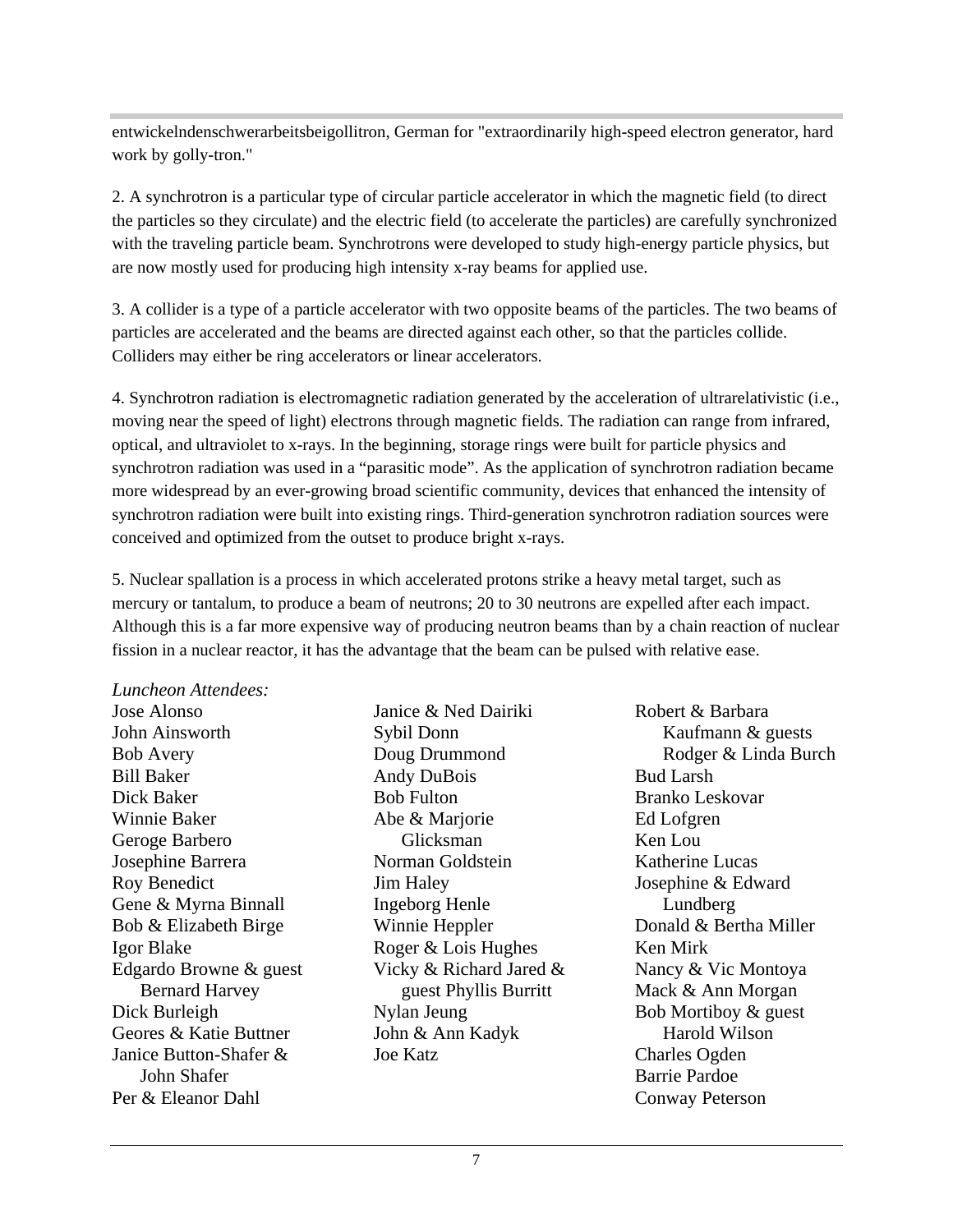Terry Powell & guest Claire Shigley & guest Dick Wolgast Martin Jara Don Prestella Ellie & Gwen Ralph **Robbie & Mary Smits** Jon Zbasnik Ed Reioux **Example 2018** Dave & Sally Stevens Allan Zalkin Stephanie Roth Hugh & June Stoddart Speaker Andy Sessler Brenda Shank Suzanne Stroh & guest Elmer & Myrtle Silva Robbie & Mary Smits Dave & Sally Stevens Allan Zalkin Hugh & June Stoddart Speaker Andy Sessler Suzanne Stroh & guest Kevin Yates **Kevin Yates** 

Rayne Merrywood Dick Wolgast Gordon Wozniak Gertrude Young Jon Zbasnik Allan Zalkin

#### **President's Message (continued from Page 2)**

One other big news item is the current search for an alternative luncheon site. Vicky Jared is the chairperson of a small group of Board members (Vicky, Janis, Bud, and myself) to explore potential new venues, and even to try out the food (not on the EX-Ls expense account). There may be some discussion of this at our next luncheon. Thus far we have identified a few locations that seem suitable for the size of our group, have facilities for a luncheon speaker, good food quality and variety, and are similar in price to Spenger's. More information will be forthcoming.

I think we have all enjoyed the many contributions to the EX-Ls Express Newsletter from people in our group who have made interesting and unusual trips. One of thse current articles is the conclusion of the series by Geores Buttner-Clevenger of our group, who ran across the U.S. at age 69, and as of last May 2 had run 690 miles in 6900 minutes (rounded off). For his continuing saga see the last few Newsletters and the final episode in this Newsletter. We also can enjoy reading about the trip to Turkey by Janis and Ned Dairiki, which included a total solar eclipse; this is also a several part series, which concludes in this issue.

In addition to such interesting articles, the Newsletter provides an excellent way to keep informed generally about our group events and activities, as we are well aware. Credit is due to Dave Stevens, our Newsletter editor for doing a great job in putting all the articles and news together and getting it to us on time – a very non-trivial undertaking. I know that this is a very demanding and time-consuming job. There are several others on our Board not in the presidential sequence who devote considerable time and effort and skill towards making this organization run smoothly (see our Website under *Organization Officers* for all names and mugshots). Just as for the job of editor, there are other tasks that are generously undertaken, most often by the same persons year after year: treasurer (Bud Larsh), secretary (Eleanor and Per Dahl), webmaster and email custodian (Dick Baker), representative to CUCRA (Bob Fulton and Tom Beales), liaison to the UC Retirement Center (Gene Binnall). It has come to our attention that some of these talented people might like to "retire" and give someone else an opportunity to serve: a point that must in all fairness be considered.

The new roster of EX-Ls members has been produced by Bud, and is included with the mailing of this Newsletter. There is also a movement afoot to try to have a formal reception for LBNL retirees, perhaps every one or two years, but this concept is still just in the formative stages. Stay tuned.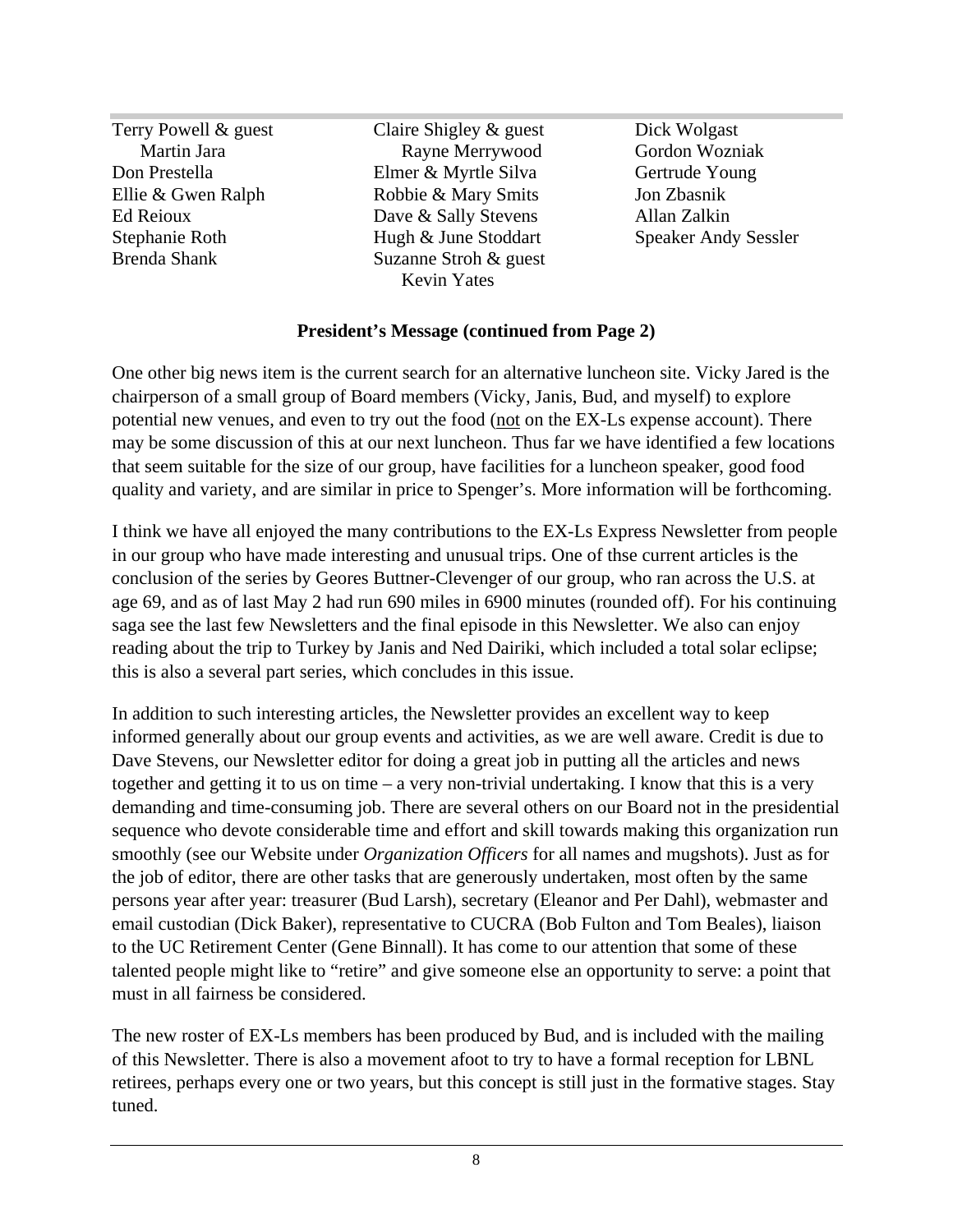Well, it will soon be time to turn over the gavel to our next president, and just as Gene Binnall expressed his fondness for that small wood implement one year ago, I also feel somewhat attached to it. It has been sitting on my dresser for the past year, except for its four outings a year, when it exerts its power to start or end our luncheon activities. A change of scenery for it should be a good thing.

#### **Editor's Note**

We seem to be on a run of rather large issues of the  $ExPress...I$  doubt that we can keep this up, but if you can submit it, I can edit it. Note that we have a special luncheon choice this month: Shrimp Scatter. As always, articles or ideas for articles are welcome; the deadline for each issue is ten days after the preceding Board meeting (a full year's schedule is listed on the back cover). You can contact me at david stevens@comcast.net, at 1107 Amador Ave, Berkeley 94707, or 510-524-2904. // dfs

#### **AROHE Conference October 13-15, Tempe, Arizona Janis Dairiki**

AROHE is the Association of Retirement Organizations in Higher Education; I attended their third biennial conference as the representative of the EX-Ls. This is a young association, and is clearly evolving quite rapidly. There were about 100 attendees from ~50 institutions. I was the only representative from a National Laboratory. It was a most productive conference in terms of learning what other retiree organizations are doing and acquiring some ideas that might be useful to the EX-Ls. I have a folder full of newsletters and brochures from many of these organizations.

One eye-opener was the broad spectrum of organizations at the various institutions; some have exclusively retired faculty (emeriti) organizations, some have staff and faculty retiree organizations, some have a Retirement or Emeriti Center with physical space and staff on campus, some (such as UCB and USC) have all three types of organizations, while others are just forming. Some were formed in a top-down fashion, i.e., formed with the encouragement of the president's or chancellor's office (deemed the most desirable since space and financial resources were more readily available); others were formed bottom-up by retirees and are struggling to maintain programs and resources.

AROHE has put together a Start-up Kit with much valuable information regarding initiating and maintaining retiree organizations. Clearly, the concept of meaningful retiree organizations at institutions of higher learning is a growing phenomenon. Shelley Glazer, Director of the UCB Retirement Center is the new President of AROHE and was chair of the conference. She brings a lot of energy and years of experience to the group.

A few highlights of the conference were:

The keynote talk by Gene Cohen, Director of the Center on Aging, Health and Humanities at George Washington University. He is also a Professor of Psychiatry and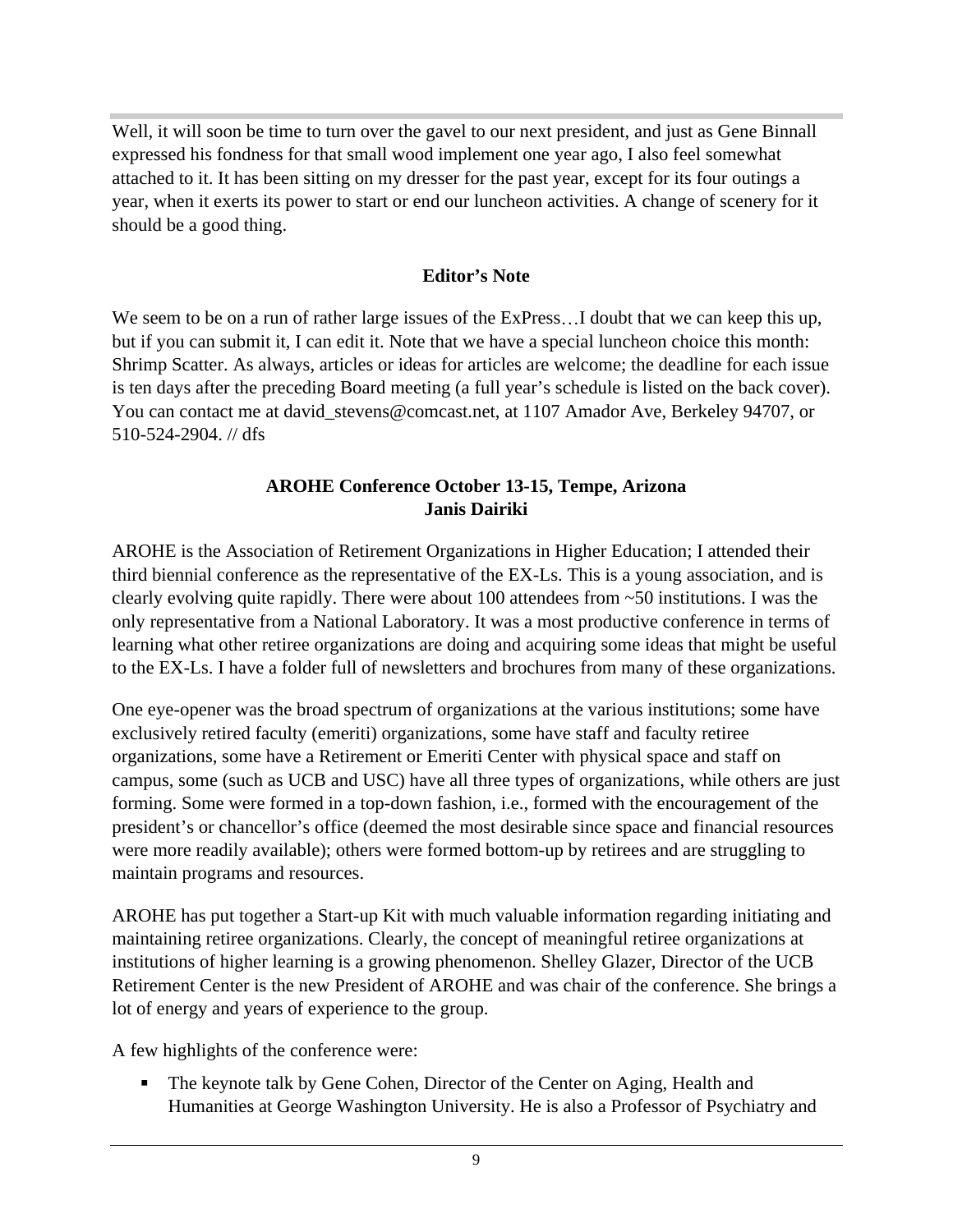the author of *The Mature Mind* (2000). He discussed recent research that supports the most current thinking about aging which focuses on the real potential of later life.

- A presentation by Barbara Perry, Vice President of Marketing of Emeriti Retirement Health Solutions, a nonprofit, tax-exempt organization, which grew out of a healthcare study supported by the Andrew W. Mellon Foundation. Launched in July 2005, the company is a first-of-its kind approach in the design and prefunding of retiree health care plans for the academic community (very like personal tax-free medical savings accounts, replacing conventional health insurance). It now has 45 members and more than 200 other institutions have expressed interest in the program. I suspect we may well hear more about this. They actually negotiated an ~10% decrease in health care costs for 2007 with Aetna, their health care provider.
- Talking to the other delegates. I brought back new ideas to help improve our visibility at LBNL and to provide better communication among our members

# **Symposium, Dinner to Culminate 75th Anniversary Activities**

The year-long celebration of Berkeley Lab's 75 years of science and service will end with a bang – an all-day scientific symposium in the Building 50 Auditorium, and a gala anniversary dinner that will feature Energy Secretary Samuel Bodman as keynote speaker. They will both happen on Tuesday, Nov. 14.

Lab employees, retirees and guests will be able to either attend or watch the symposium program, featuring a series of 30-minute talks by some of the lab's most distinguished scientists. Seats in the auditorium will be limited and offered soon on a pre-registration basis, but anyone can view the proceedings live in either the Building 66 Auditorium or Perseverance Hall in the cafeteria.

One of the symposium highlights will be a panel discussion by current Director Steve Chu and former Directors Andy Sessler and Charles Shank, all reflecting upon the past achievements and future challenges of the Laboratory. Other guest speakers include energy efficiency pioneer Art Rosenfeld, Nobelist Don Glaser, science historian John Heilbron, and Fermilab Director Pier Oddone. A full agenda, along with details on how to register for an all-day seat in the 50 Auditorium, can be found at this web site: <http://www.lbl.gov/Conferences/75th/index.html>

The dinner will be an invitation-only affair, due to space constraints, and will be held at the Claremont Hotel following the symposium. Bodman and most of his federal DOE laboratory directors, who will be meeting on the Hill the next day, will be in attendance.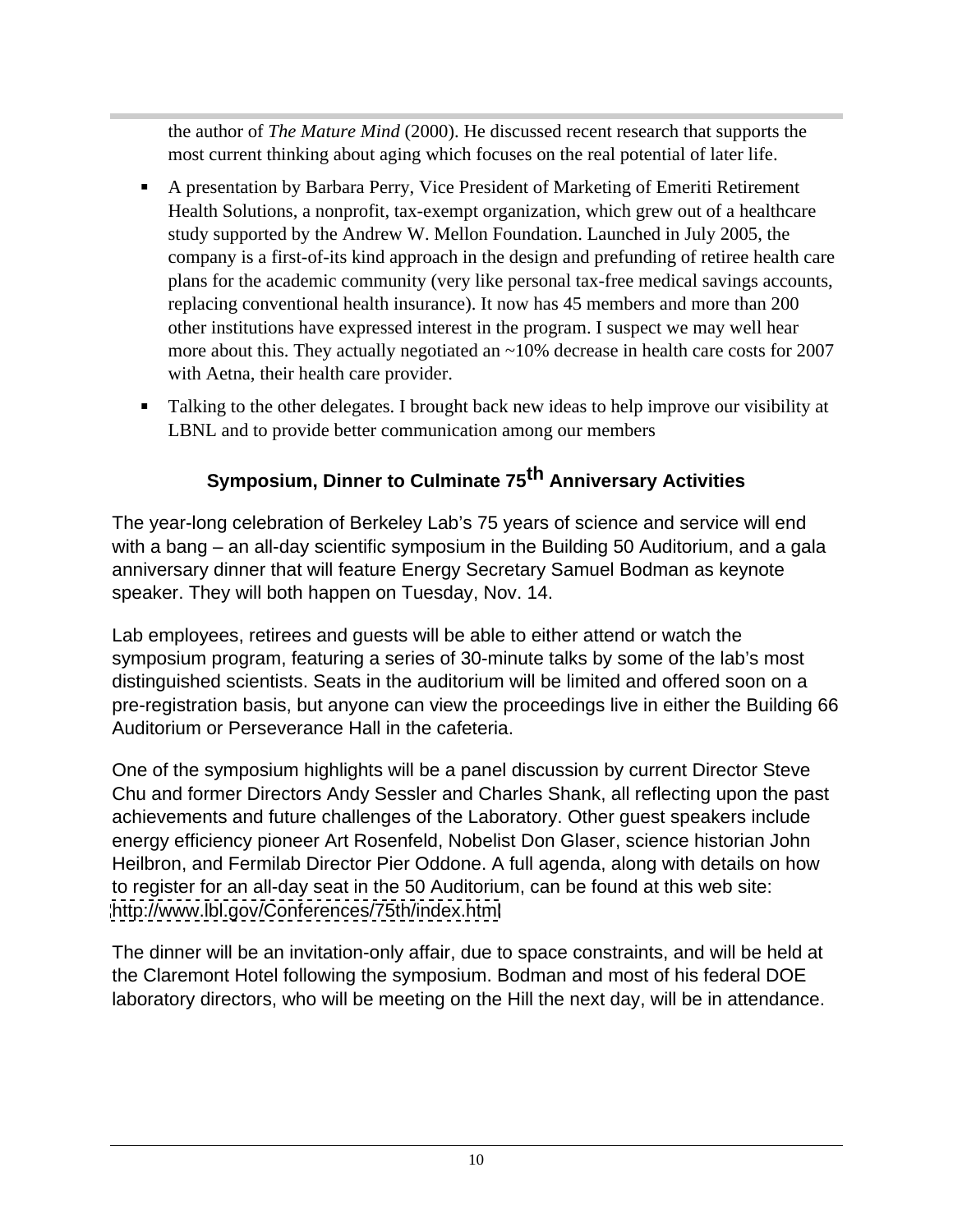#### **Founders Day, August 26, 2006 Janis Dairiki**

More than 1,000 employees, retirees and their families and friends showed up at the Lab on Saturday, August 26, for the 75th anniversary Founders Day celebration. Attendees enjoyed music, tours, kids' activities, and tasty barbecue while catching up with co-workers and friends. A very nice photo spread and story on Founders Day appeared in the Sept. 15 issue of The View.

The EX-Ls shared an information table at the event with the UCB Retirement Center and the Friends of Science. A lot of retirees stopped by and, hopefully, we'll see some new EX-Ls members as a result. We distributed our freshly minted brochures and copies of the Summer 2006 Newsletter, along with John and Ann's freshly baked cookies. The cookies were definitely a draw! Andre Porter and two student assistants, Kay Chan and Razika Hussein, received a lot of interest in the UCB Retirement Center activities and definitely added new people to their mailing list. Many Friends of Science also stopped by, attracted by Terry's informational posters and literature. [If you would like a copy of the "newly minted brochure", please contact Janis directly (525-9563, jmdairiki@lbl.gov). ed]

I would like to thank all who contributed to making the day a success. This includes EX-Ls members who helped staff the table: Suzanne Stroh, John Kadyk, and Per and Eleanor Dahl; Terry Powell who was there all day for both the EX-Ls and the Friends of Science; and Andre Porter and his assistants.

#### **Trip Reports I: Sixty-nine at Sixty-nine Geores Buttner-Clevenger Preface**

You will remember that we last heard from Geores shortly after Easter, in Checotah, OK.

#### *Progress Report VIII - Prepared May, 29, 2006*

Belmond, IA: 69 miles to go. Ten more 6.9 mile runs. Reconsidering finish time of run. Ahead of schedule by 2.1 miles. New plan is to arrive at Albert Lea, nine (9) after six (6) PM, on Friday, June 2nd.

#### *Progress Report IX - June, 9, 2006*

69 Chronicles 6: 2&3

June 2nd: From Iowa's northernmost rest stop on Interstate 35, drove Van Liah, via Road S28, to State Line Road, A14; then turned west to Emmons at the Minnesota border. Turned north again, this time on U. S. Highway 69, and found a parking spot at mile 2.5. Looked safe enough, it was off the highway part way down a remote dirt road and left ample room for any, seemingly unlikely, traffic. It was also 9.5 miles from Albert Lea, Minnesota, the end of the 1132 mile run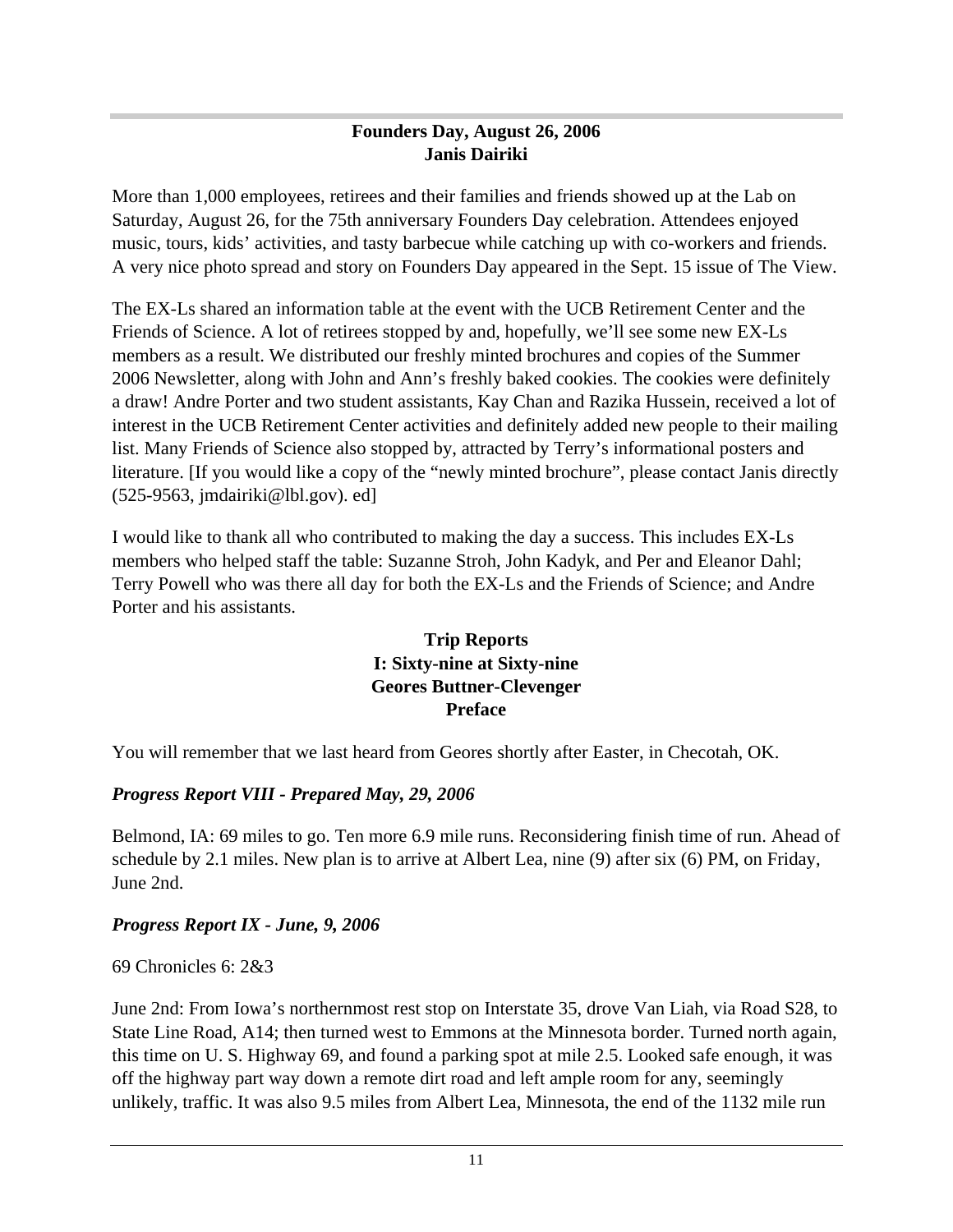(1132 is also the runner's house number by the way). Bicycle Blu was still in Iowa, two miles south of the border.

Ran south back through Emmons. Just across the Minnesota/Iowa border, was stopped by a concerned couple who informed the runner that he was running in the wrong direction. Supposed to be heading for Albert Lea, not the South Pole.

Found Blu, the 81st morning in a row, unharmed, right where he was left the night before. Gave him a promise that he would not have to be left all alone overnight any more, then pedaled out of Iowa and on past Liah's locale to mile five, then ran back to her. Her remote road found her in company with a dump truck and miscellaneous gravel spreading equipment. It was regradingthe-road day, at least the parts of the road that Liah was not occupying.

The next parking spot found looked even more ideal, just off 69, an old, overgrown road with a "ROAD CLOSED" sign across it, and under a nice shady grove of trees to boot, a rare find indeed. Shut off the engine and heard another one. A dusty sedan pulled up along side with a big brawny farmer in the driver's seat. "D'you park here so that you can dump your damn trash out all over the damn place?" "No sir! Just running up Highway 69 to Albert Lea from the Gulf of Mexico." The verbal exchange which followed that statement resulted in a new friendship.

Blu's final, final, (he got locked there twice) lock-up was at mile post number 11 (mile 12 is in Albert Lea). Then ran back five miles to Liah. The farmer waved from his John Deere. On the way into town picked up Blu and deposited him on Liah's bike rack. It was the first time the whole team was joined together since March 13th and it was the first time Blu's wheels were off the ground for 1131 miles. The plan was to switch roles so that the runner would run into Albert Lea instead of out of Albert Lea at the prescribed time of nine after six. Till then, Blu had always traveled north, the runner south, as witnessed by the concerned couple.

Had some time to kill before nine after six came along, and, as usual, was hungry. Found a T/A Truck Stop in town near I-35 and indulged in a great buffet lunch with two kinds of fish cooked to a T, tender little red potatoes, and a colorful salad bar. On the fourth or fifth helping of fish (about the time some chewing began), Brandon, of a local TV station interrupted the pig-out to discuss a live broadcast at the finish line. Arrangements were made, nine after six fit in perfectly for the six-o'clock news broadcast.

After a promise made by Tammy the waitress that the runner could return for desert, drove Liah to the intersection at the official end of U. S. Highway 69 and parked at an abandoned Wal\*Mart. Peter, the narrator for the Six-o'clock News was already there and watches were calibrated. Pedaled Blu the 1.4 miles back to mile-marker 11 and locked him to the post again. Had a difficult time with patience waiting until 5:55PM to start running. As it was, bursting with energy, ran way too fast, arriving almost two-minutes early! Did a short live broadcast with Peter, then a longer recorded interview. Joseph of the Tribune was also there and will write a longer article for the Sunday edition than the one he did for that morning's publication. Picked up Blu for the last time and returned to the restaurant at  $T/A$ , where Tammy purchased the last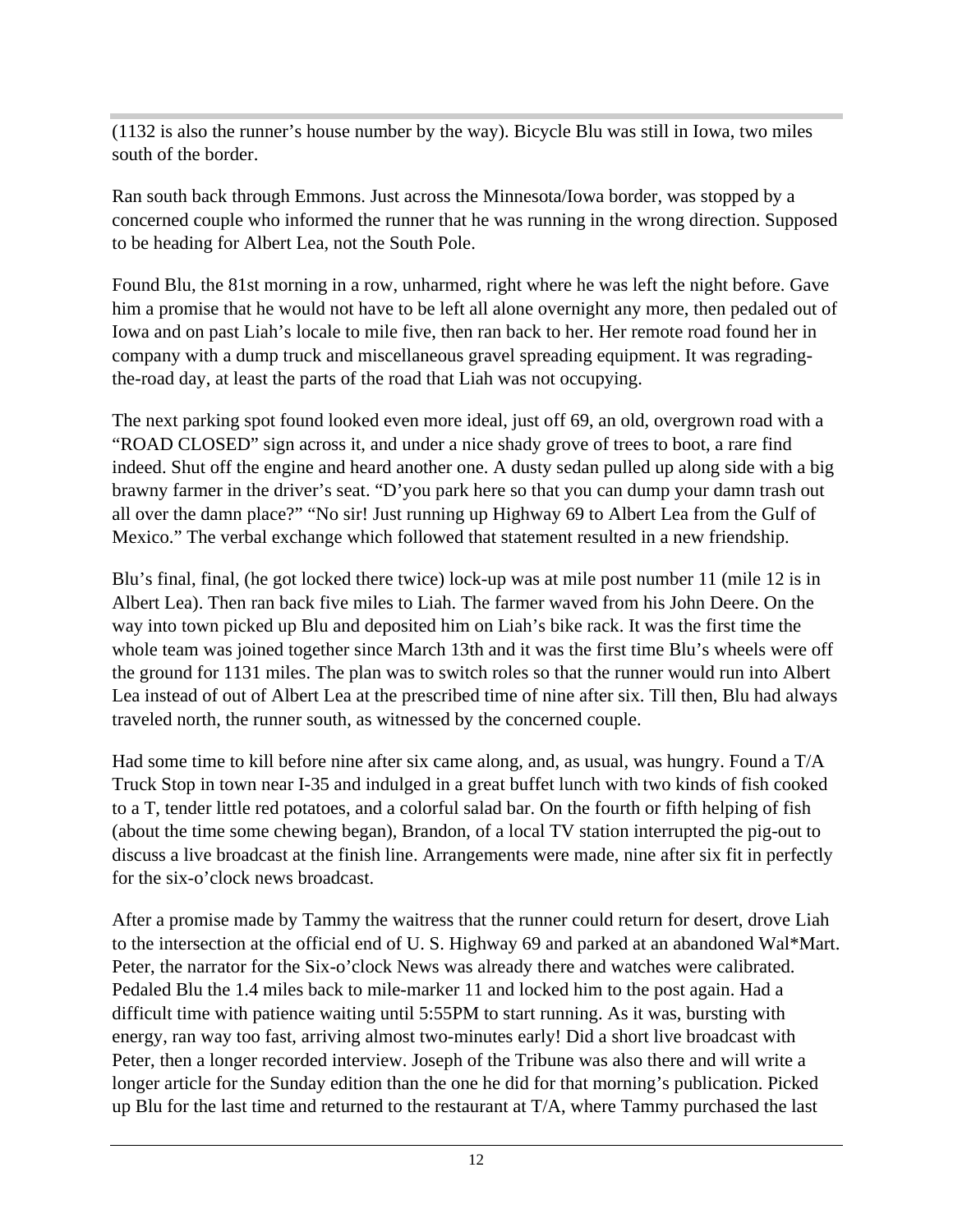slice of blueberry pie that was in the display case and handed it to the runner like it was a trophy. Tried not to look at the buffet table as the pie was being swallowed.

STATS; 1,132.2 miles; 164.1 - 6.9 mile-runs in 82 days; ran 11,309 minutes, or 9.99 minutes per mile, or 69 minutes per 6.9-mile run.

June 3rd; 6AM: Still 69, barely. In order to accomplish the feat of running across every single even-numbered interstate highway from 10 to 90, needed to run, from the end of U. S. 69, another 6.3-miles (round trip) to Interstate 90, bringing the total mileage to 1,138.5 miles, which is exactly 165 - 6.9-mile runs (the odds against that happening are 69-to-1). Except for a bird, no one was there to see it happen. In a desperate need to tell someone about it, went to the only gas station at the junction of State Highway 13 and Interstate 90 and told the attendant and put him to sleep. On the run back to Liah and Blu, told a couple who were out having their brisk Saturday morning walk about it while they were backing up saying, "It was nice talking to you."

Will never, never, never, ever, though. forget that awesome look of total amazement on that bird's face!

## *U. S. Highway 69 Run, Dispatch N (for "END")*

Running Stats Summary:

- Miles run from Port Arthur Texas to Albert Lea Minnesota; 1,132.2, or 164.1 runs averaging 6.9 miles each.
- Running time; 11,309 minutes, or 69 minutes per run. Approx. 20% using default timing of 10 minute miles.

Overall pace: 10 minutes per mile.

Days run; 82, two runs per day averaging 6.9 miles each.

Longest single non-stop run; 8.1 miles, due to a miscalculation of Bicycle Blu's locality.

Longest timed 6.9 mile run; 78 minutes due to headwind and elevation gain.

Shortest timed 6.9-mile run: 66 minutes 10 seconds on April 20.

Longest errant run; 3 miles, due to running south into a strong wind with head down 1.5 miles past Blu's locale.

- Scariest run and bike pedal: Kansas River Bridge. This 3/4-mile bridge had a 16-inch space between heavy traffic blowing by and a three foot high wall for protection from being knocked off into the Kansas River, far, far, below.
- Extra run: 6.3 mile round trip on Highway 13 from the end of Highway 69 to, and through, the underpass at Interstate 90 and back. Enabled crossing of every even-numbered Interstate Highway in the U. S. from I-10 to I-90.

Bicycle Blu's Summary

Miles pedaled on Highway 69: 1,132.2. Plus a few extra miles to, and/or from, Liah's parking spots.

Pedaling time: approximately 140 hours, which averaged about 75% of running time.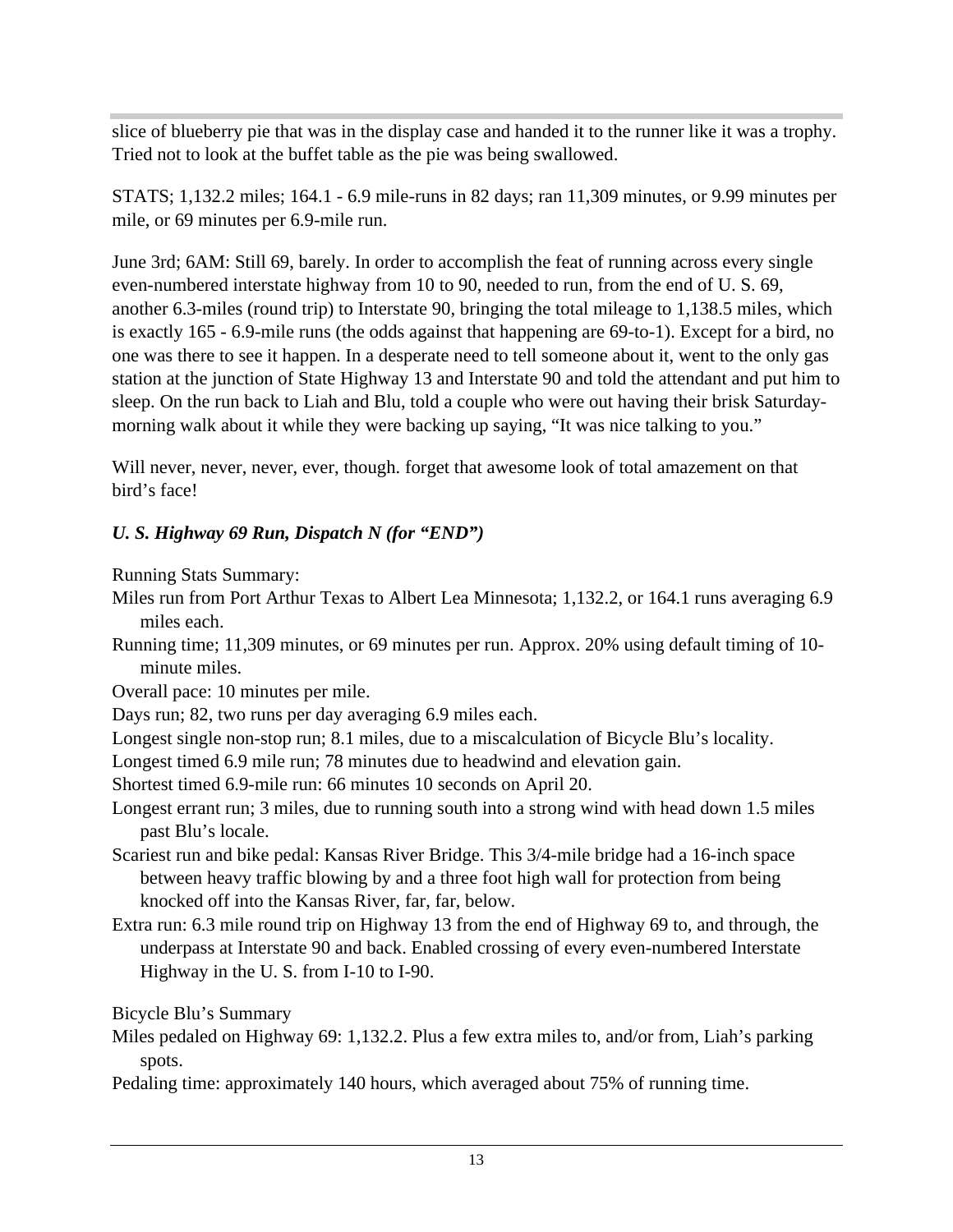Breakdowns: none. Just before this run, Blu had a \$150 reconditioning job done from wear and tear on Route 66.

Flat tire repairs: none. Rear tire went totally flat overnight once in Kansas and just pumped up.

Red tags: one. On May 6, at mile post 119 in Kansas, Blu was officially notified to move within 48 hours or be towed!

- Accidents: two. May 6, an eventful day for Blu since he had already been discovered red-tagged that morning and then an hour later told by police officer #8 that he should get off the freeway for his own safety. The accident occurred during the PM run when his front wheel went as far as the axle down through a street grating that was spaced wider than the width of his tire. He recovered from that incident much faster than his pedaler. Not so from the second accident though, which was a fatality to his rear wheel and probably to the Nebraska deer as well. She didn't quite make it across Interstate 80 in front of him. When the team travels as a unit, Blu is mounted at the front of Liah. It was on the way home so the mishap did not effect the run. It was also the third, and last, mishap for the team.
- Police reports concerning Blu: three (known) times the police were called on Blu while locked up overnight in places where no bike has ever been locked up before, followed then by a neighborhood search for a possible prowler.
- Nights that Blu spent all alone without complaining about it: 81.

## **Best and Worst Summary:**

Best drivers: truckers, excluding dump. Worst drivers: youngsters, followed by RV'ers and trailer or boat towers.

Best cities to run through; Ames, and Ankeny, Iowa. That's "through" not to or from! Pedestrian friendly, lots of walkways and bike paths. And Commerce, Oklahoma, where the Feds, once upon a time, tried unsuccessfully to ambush Bonnie and Clyde. Commerce has nice wide paved shoulders from the Grand Rental Station to the north city limit sign. Worst cities to run through: still terrible Tyler, where there should be a law against walking because it's a lot more hazardous to your health these days than smoking pot ever was, and also Lufkin Texas, where half the runner's body got stuck down in a storm drain after dodging a Dodge and slipping in a wet gutter (mishap #1).

Lufkin does, though, have the best pizza/buffet: It's Mazzini's, where not only the pizza is the best, maybe in the whole country, but the rest of the buffet was also an extremely delightful experience to the ravenous runner. The worst pizza, maybe in the whole wide world, can be found at a Shell Gas-and-Hard Frisbee Station in Alto, Texas.

Best state highway conditions for running and biking; Texas, with nice wide paved shoulders, at least between towns. Worst is easily Iowa, with deplorable shoulders from bottom to top unless you're a horsy. They were usually wide enough, but gravelly and very loose and rough, the small stuff often being flung up by the drafts of trucks and pelting the runner. The worst stretch of highway though, to run, or bike, or walk, or park, or just stand on, is between Savanna and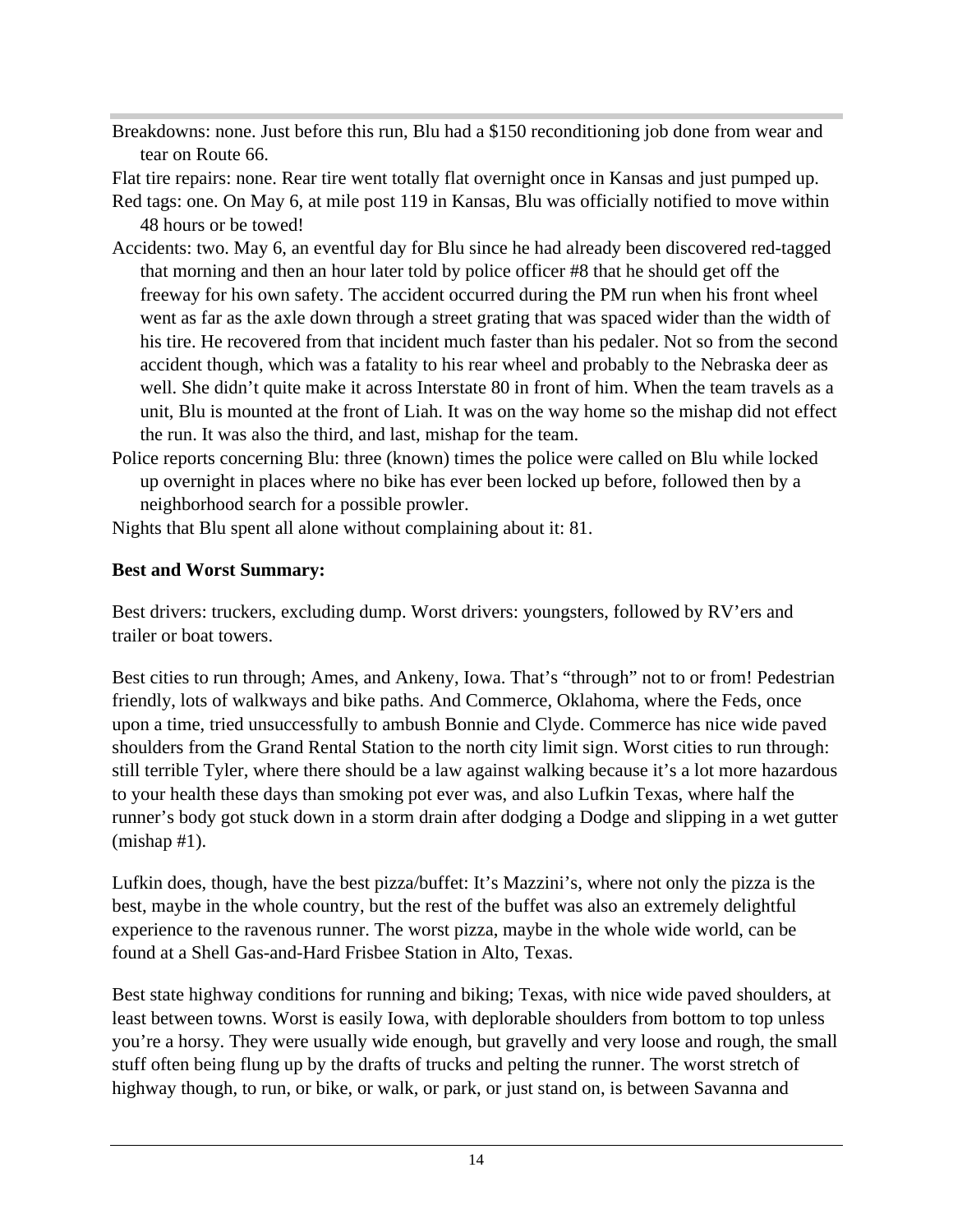McAlester, Oklahoma. Heavy duty and speedy traffic at home here, most of it trucks. Trucks do not do anywhere near 55 in OK. Has zero road shoulders and zero chance of survival without a whole flock of alert guardians hovering overhead. A degree in mental deficiency is required to run, or especially bike, on this part of H69.

Best convenience stores: Bells, Texas, where the County Commissioner, David Whitlock: the Tax Assessor, John Ramsey; and the town Mayor, all came by to meet the runner, have a photo session, and wish him luck, with the mayor donating \$20 to the campaign. As well, the proprietress invited the runner to take account of supplies in Liah and restock from the store's shelves. John later emailed Ken Studer, a reporter for the Herald Democrat. Ken was able to find the runner in action the next day for an interview. The other store was, "kandy's korner," in Quapaw, Oklahoma, where Liah got stuck in the mud a mile north of town and proprietor Gregg Martin, Kandy's mate, made a bunch of phone calls till he found someone to pull her free and then informed them that he would pay the bill.

Best libraries visited: Bullard, Emory, Kountze, and Whitewright, Texas; McAlester and Muskogee, Oklahoma; Baxter Springs, Kansas; and Ames and Osceola, Iowa These libraries were not only cooperative and helpful, they also were a good source of angelic power; as were newspaper reporters, Ashley Sanders, Dee Dixon, Hina Alam, Coshandra Dillard, Caroline Hill, Elizabeth Ridenour, Shelly Baugh, Barbara Proffitt, Angie Borgedalen, and Patty Bouldin. Worst libraries visited: Durant, Texas, where \$40 is required to gain access to one of their empty chairs in front of one of their six idle computers; and Cameron Missouri, where they limit computer use to 15 minutes to bearded aliens from other planets running through their town.

Best radio station: still KMOO, in Mineola, Texas. . . A day after being a guest on Kenny Smith's KMOO Radio Show the runner experienced a very strange phenomenon. Early that morning, approaching a pasture, a herd of cows out in the middle of it, took notice of the red road runner. They all, all at once, came running to the closest fence to get a closer look. It was strange because cows always have run the other way. As the runner got adjacent, they looked at each other, then back at the runner, then they began to run alongside, jockeying for the closest position. And they did so for about a quarter-mile, until another fence stopped them. Did they hear the radio broadcast? After that experience, every single cow seen later, out of KMOO's broadcasting range, resumed the practice of vaMOOsing.

Best tavern: Millie's Place in Kiowa, Oklahoma, where, after an enjoyable evening visiting with Millie and her friend Rejeani, drove Liah south out of town in the dark to find safe parking for the night. Spotted a clearing just off 69 and turned in, so to speak. Woke at 4AM and started cooking a pot of Runner's Oatmeal and brewing coffee. Ate the oatmeal then took a nap afterward with the coffee on low to slowly perk. Woke up with the morning light and discovered the clearing that Liah had been parked in was actually somebody's driveway. In the ensuing rush to get things in order for travel the hot, yes HOT, coffee, came down in a shockingly painful gush on the bare right foot, scalding it red and changing the color of a goodly portion of Liah's pretty green carpet to pretty brown. In a desperate attempt at home remedy, contrary to later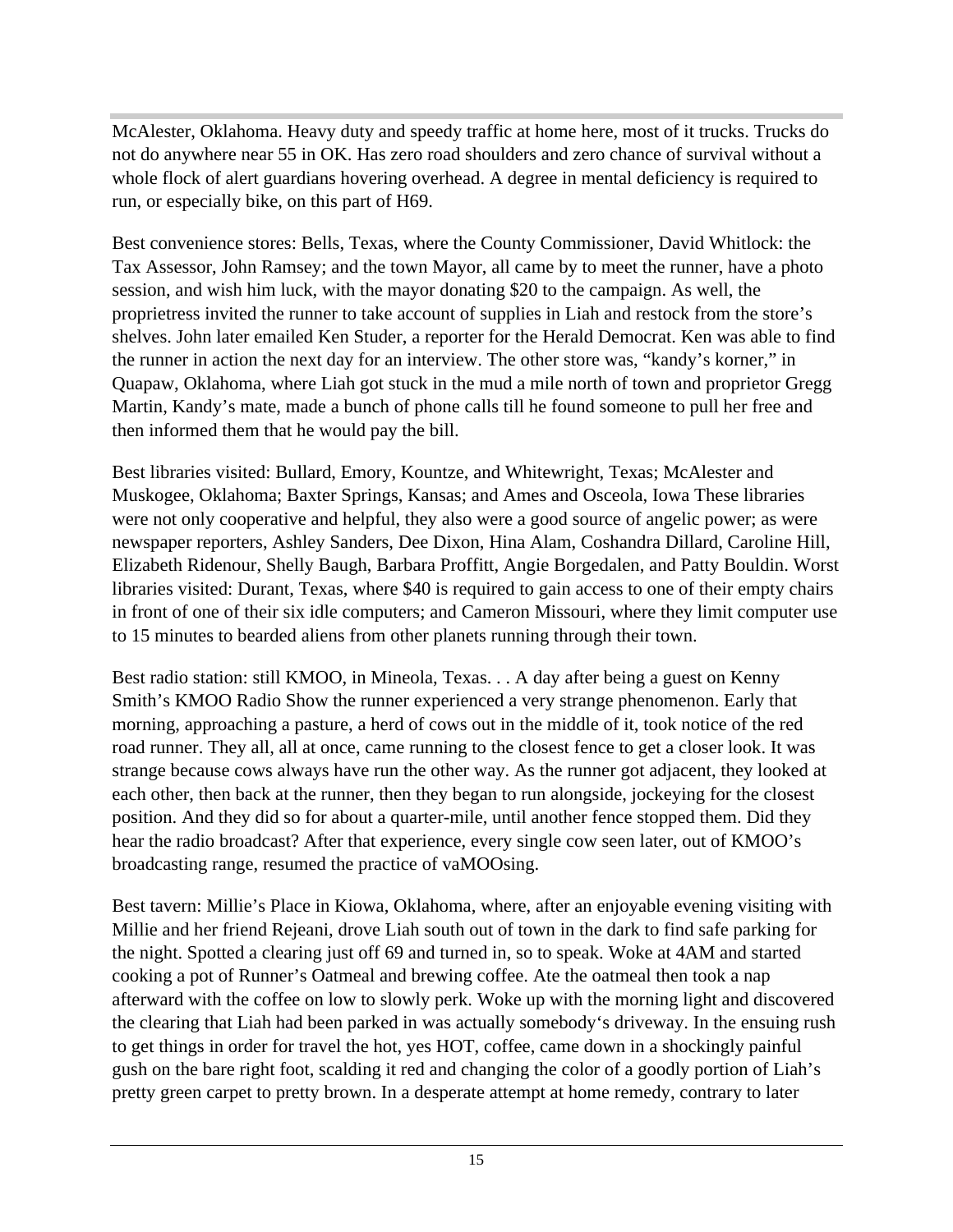good advice, applied cooking oil to the cooked part of the foot and it felt better once it was through being touched. The two-inch water blister - that some say was caused by the cooking oil - came later - like just at the start of that morning's run. Just then there appeared to be a truck coming from the inside of the gate, so immediately drove off without having secured things properly, causing a little more chaos in the cozy little home on wheels. A glance back with the glasses on showed the truck to be a cow.

Best police officer : #12, of the twenty-one encountered on the run, and the fifth in Kansas on the seventh day in that state. . . On May 4th, just south of Overland Park, got checked up on by the sweetest, most caring and concerned police officer, ever. It had been a very cold day to be outdoors exposed in running attire until she came along. After a nice congenial, toasty conversation, she even offered the runner a ride to his bicycle, whereupon she was accused of being a siren by her seductive attempt at swaying the runner into cheating. Those dimples got even deeper with that knowing wide grin on her face as she expressed one last good luck wish and disappeared into her warm and cozy squad car. The worst police officer, #5, Eufaula, Oklahoma, where there are lots of cops. [This encounter was reported in depth in Progress Report III, in the July ExPress. Ed]

Eufaula is home to the best Mex though: It's called Taco Mayo. They'll make whatever you want, the way you want it, with a smile and without a gouge. Police go back and forth a lot between here and the McDonalds Restaurant next door. The average weight of the average Eufaulan observed by the runner is about 350# and growing.

The best Wal\*Mart parking lot for a good night's sleep is still the one in Fort Scott, Kansas. It has an area far from a lot of traffic near a lot of trees, which supply plenty of morning birdsongs. The worst Wal\*Mart resting spot has been taken over from the one in Jacksonville, Texas (where sleep is achieved by ignoring the boom-boxes driving by), by the one on the west side of Tyler, where they power-mow the grass at 3AM.

The best truck stop is the BP at the Interstate 35, mile-54 exit in Cameron Missouri, where they have a grade A buffet, upbeat comradeship, and free showers for all of the 69-year-olds who are running U. S. Highway 69. The worst truck stop is a so-called "Love's" in Chouteau, Oklahoma (store #295 at 4564 W. 590), where highway 69 runners pay seven bucks for a shower, then their vans get kicked out of the parking lot by the not-so-angelic managerette before their socks are dry.

The best Jack in the Box, is, of course, in Jacksonville, Texas (right next door to the previous worst Wal\*Mart parking lot to get a rest in before being beat out by the one in Tyler), where the runner plugged Hal Jr. into one of their AC outlets one morning, purchased a superior \$1 breakfast burrito, and waited for the Jacksonville Daily Progress to hit the newsstand while writing Highway 69 Chronicles and sipping coffee from a thermos - for three hours. No one paid any heed - except for the manager, who chatted about the run for awhile with the squatter and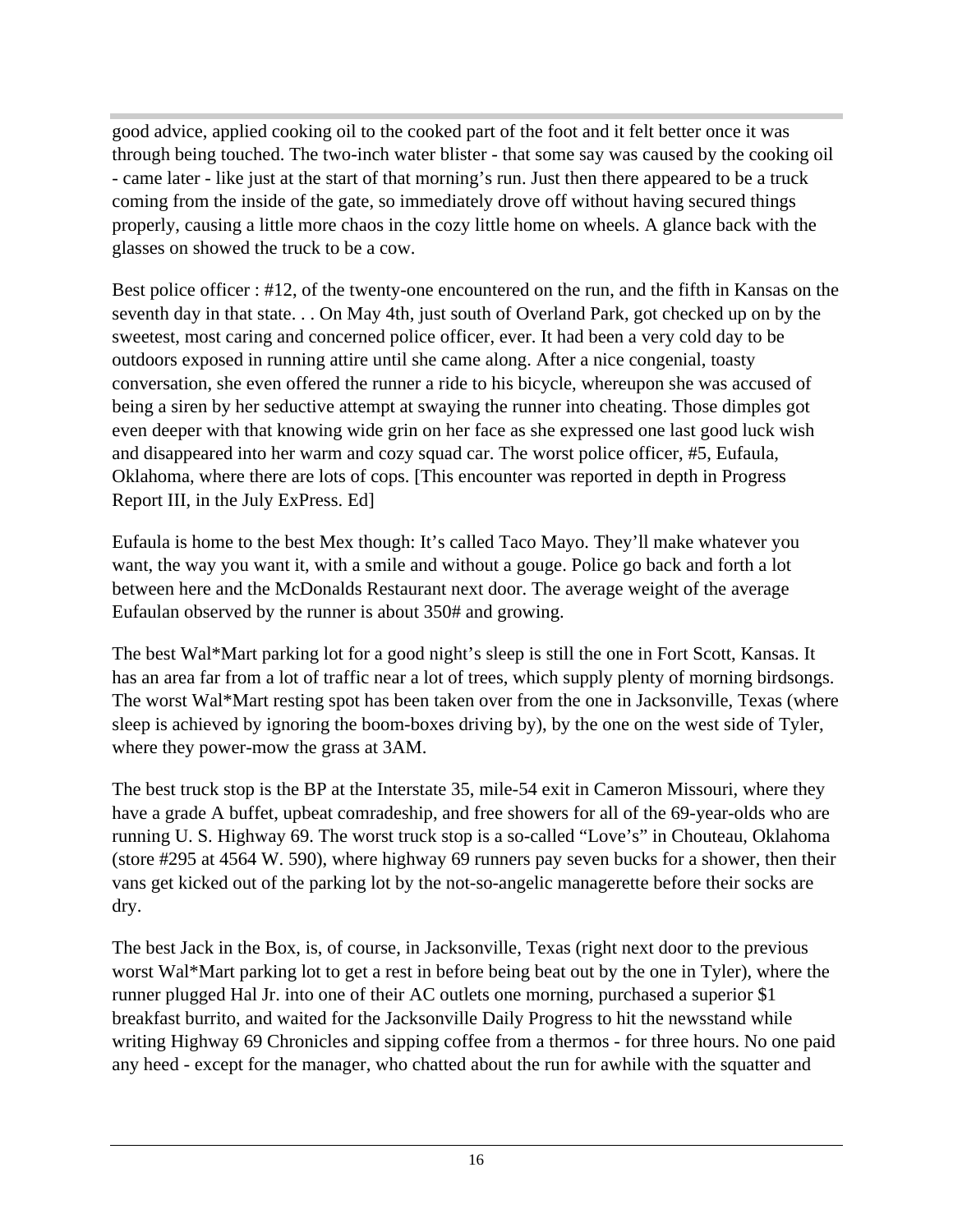parted with a good luck wish, which was put into use later when crossing the Kansas River Bridge.

The best Dairy Queens are in Wells and, Rusk, Texas. Got a pleasant surprise at Wells on the first visit - a wireless internet connection – stayed till closing time at ten, then drove north out of town a short distance to a truck pull-off area and cuddled up in the sleeping bag till seven. Woke to fantastic sunshine, cold air, but fantastic sunshine. Good day coming up! Back quickly to DQ for more Internet - not open till ten - maybe day not so good. Then out the front door pops a little angel and says, "Come on in if you like." Good day all over again! DQ in Rusk: no wireless connection, but at least an AC outlet and plenty of attention. Four teenage employees, led by Christina and Selena, were very excited about meeting the Highway 69 runner. Soon their boyfriends showed up as well and there was inspiration spilling out all over the place. Didn't get much work done, but might have accomplished something anyway. Who knows? Left a signed copy of the Lufkin article and photo for them to share - or fight over.

Dogs: Unlike Route 66, where the runner experienced 56 dog attacks while running through the Ozarks, most of the dogs on this run were friendly and a great diversion from the tough task at hand. The best one, although not by a lot, was the one-dog welcoming committee in Alba, Texas. This dog kept the runner company for a mile-and-a-half and expressed a high degree of disappointment when Liah took over. The worst dog attacked the runner a little south of the junction with Interstate 20. It was a good day for attacks, as the runner's left shoulder had already had a close encounter from behind on the AM run by a 60MPH house. The encounter with the I-20 dog was a close one mainly because of forgetting about the pair of installed earplugs. Heard barking, but it sounded far away, and thus ignored. The barking turned out to be a warning by three other dogs, who were obviously very concerned about the runner's safety. The fourth dog, the closest dog, wasn't barking - he was salivating. Saw him just in time to give a quick glance up and down 69 and dart across. Doggie did not follow. Then a shameful, evil thing happened. From across the highway, someone taunted the enraged animal, trying to provoke it out onto the asphalt. There was one more close encounter that day, the one between that big hound and that big rig!

The best newspaper interview was conducted by Brian Anthony Hernandez for the Des Moines Register. Brian, on his day off yet, met the runner on site and ran alongside for three miles while asking questions and taking notes. After which, he had to run back to his car. Guess that running ten-minute-miles is no big deal to some young newspaper reporters. One of the things Brian asked about was how often was the runner able to find shower facilities. The answer was as often as possible but not often enough. At that point it had been six days since the last one. Unfortunately, Brian was given shower data without the sponge bath data, which was every day that there wasn't a shower. Just ask officer #8 - who paid a surprise visit to the bathing runner in Kansas. Consequently, the next newspaper interview, this one for the Albert Lea Tribune by Joseph Marks, a cordial and sensitive young man who had read Brian's account, was conducted in part from across the two lane highway.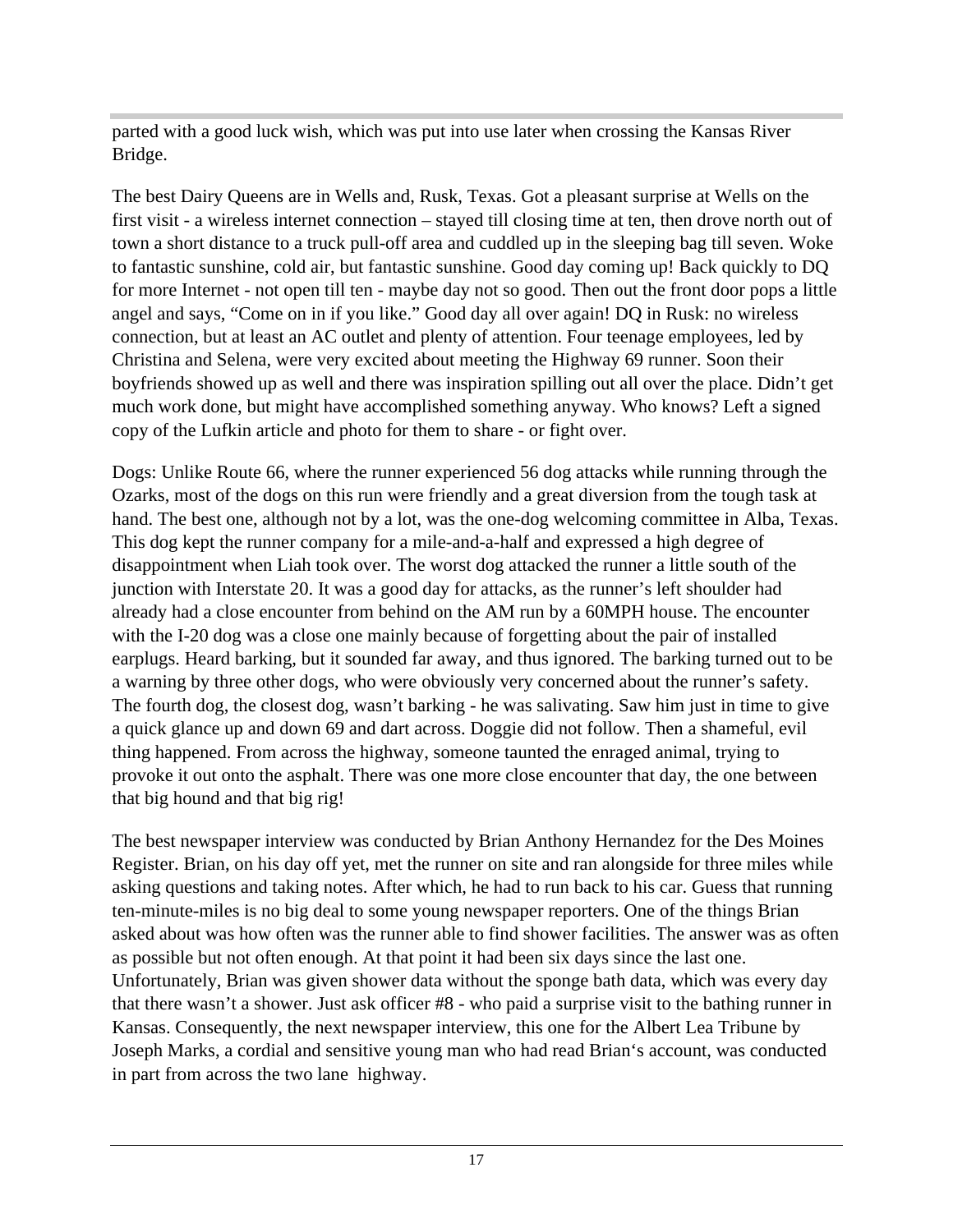#### **Summary at Mile 1,132.2**

It actually was quite a surprise to have anyone from the Albert Lea Tribune show up, as the editor had been notified two weeks prior and there was no response from him at all. Seems the Tribune editor kept the news of the runner's arrival pretty much a secret till the last minute, as there were no city officials at the finish line, no fireworks or sirens or cannons went off, there was no police escort, no jet planes flew overhead breaking the sound barrier at nine after six, and no key to the city awarded. (Nothing like a little quixotic fantasy, eh.) So, in the end, after being treated so regally in almost every community except the last one, REALITY won out. Came suddenly back to the status of just another old runner in the way - or so some editors and passersby may think. REALITY is also hearing that word "inspiration" repeated so sincerely many, many times over by so many performance enhancing people—people who are thinking a little harder about their health and physical condition now, and sharing those thoughts. Fit people don't need to spend all day thinking about their illnesses, or fight windmills at the doctor's office either. Fit people want a fit environment so that they can enjoy their good health into their ripe old ages. To that effect, this run has made a difference. That difference is what's paramount, not keys to a city.That's how the old earth and this old runner feel about it anyway.

#### **Trip Reports II: Turkey, part 2: Ankara to Istanbul with Elderhostel** *Being the post-eclipse adventures of Janis & Ned Dairiki (and others)*

Six of us arrived by plane in Ankara and then careened through the city in two taxis in tandem headed for our hotel; our luggage in the small taxi trunks held in with bungee cords. Drivers and pedestrians are very aggressive in this city so just getting to the hotel was an adventure!

Kemal Atatürk moved the Turkish capital from Istanbul to Ankara in 1923. Originally called Angora, Ankara once flourished on the trade of the fine, soft hair of Angora goats. Today its prime concern is government – a city of ministries, embassies, universities, medical centers and some light industry. It is growing rapidly and the surrounding suburbs are filled with country folk who have moved here in search of work and a better life.

The most interesting part of Ankara is poking about in what is the old city, the citadel, which took shape in the  $9<sup>th</sup>$  century AD. So with our one free afternoon we headed there. We were the subjects of much interest on the subway; apparently most visitors do not travel in this fashion. Within the citadel local people still live as in a traditional Turkish village, carrying jugs of water up the steep hill. We weren't the first tourists to make our way here, though, as the local ladies all had their wares on display. We found a charming place called And Evi for lunch with a good view over the city; we discovered later that Lonely Planet recommends it as maybe the nicest cafe in Ankara.

We joined our Elderhostel group back at the hotel in time for dinner. Since part of any Elderhostel trip is an educational component, the next morning started with two interesting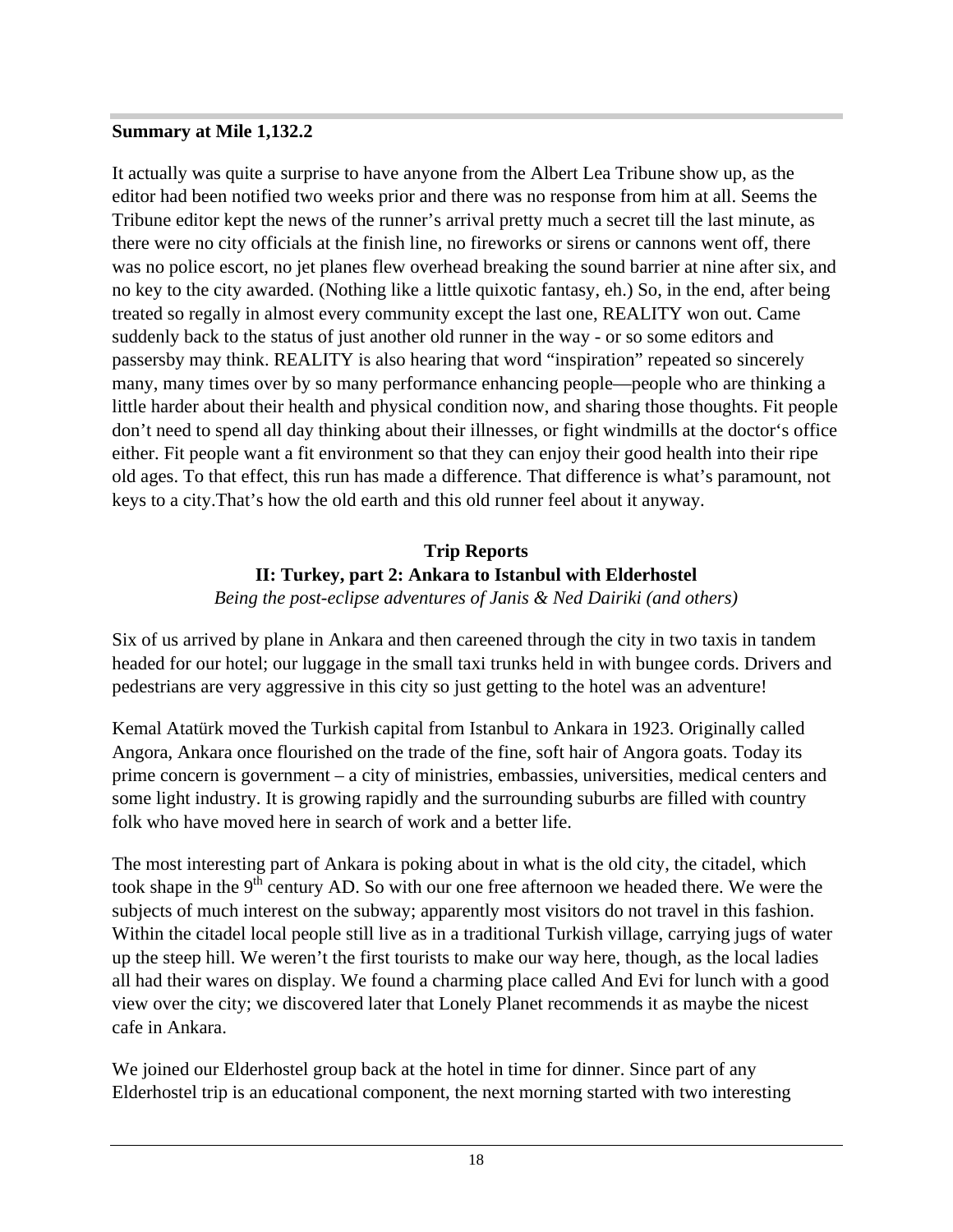lectures -- on both the ancient and modern history of Turkey. We then visited the Museum of Anatolian Civilizations to see the objects and history discussed in the lectures. This museum houses the best artifacts from major excavations throughout the country and is a must for anyone interested in Turkey's ancient past. Turkey's history is astonishingly long, reaching from the Paleolithic period (three million years ago until 8000 BC), followed by waves of invaders washing through from both East and West until the Ottoman conquest of 1453.

The other major attraction in Ankara is Atatürk's mausoleum, Anit Kabir, a large impressive site. As you approach the tomb there are two small towers and a walkway guarded by paired lions, Hittite symbols of power and strength, leading to a massive courtyard used for many state and military parades.

Travel through the country was by bus starting with Hattusa, ~100 km east of Ankara, the ancient capital of the Hittite Empire  $(\sim 1900 - 1000 \text{ BC})$  and nearby Yazilikaya, a religious sanctuary with very fine rock carvings. Both sites are designated UNESCO World Heritage sites. Hattusa was once an impressive city defended by stone walls more than 6 km around. Now the ruins consist mostly of reconstructed foundations, walls and a few rock carvings, but one can get a good feel for what it must have been like.

Then on to Cappadocia, once the heart of the Hittite Empire, later an independent kingdom, then a vast Roman province. Cappadocia's landscape consists of soft volcanic tuff that has eroded over millennia into amazing shapes. The end result is huge stone mushrooms and fairy chimneys, soft ridges and deep valleys, pocketed with numerous ancient cave dwellings. For sheer mystery and fascination, you can hardly beat the underground cities of Cappadocia. During the Roman and Byzantine times, in the  $4<sup>th</sup>$  to  $11<sup>th</sup>$  centuries AD, these underground cities became a refuge for early Christians. There are ~200 churches and chapels carved in the rocks around the village of Göreme. The painted frescoes in the churches, dating from 1200 AD, are still impressive!

Further south, Konya is famous for its shrine of the great Mevlana (Rumi), one of the world's great mystic philosophers, and for its whirling dervishes. The building, visible from afar with its fluted dome of turquoise tiles, is one of Turkey's splendid sights. The day we visited happened to be a "free admission" day, so it was very crowded, as it is a very holy place for Muslims. We had watched a dervish worship ceremony, or sema, the previous evening in an old caravanserai in Cappadocia. From this central region of Anatolia we traveled south to Antalya, an all day ride over the Taurus mountains to the Mediterranean coast. Antalya is a major port city, the center of a fast developing resort industry, as well as the location of major historic sites, described in part I when we were there for the solar eclipse.

After visiting the Antalya region and its excellent museum, we traveled northwest to Pamukkale, again crossing the Taurus mountains, but at a lower elevation where there were lush green fields, blooming fruit trees and fields of wildflowers. Pamukkale is famous for its gleaming–white calcium formations (travertine pools) and its warm water. The Romans built a large spa city, Hierapolis, above the pools to take advantage of the water's curative powers. We thought the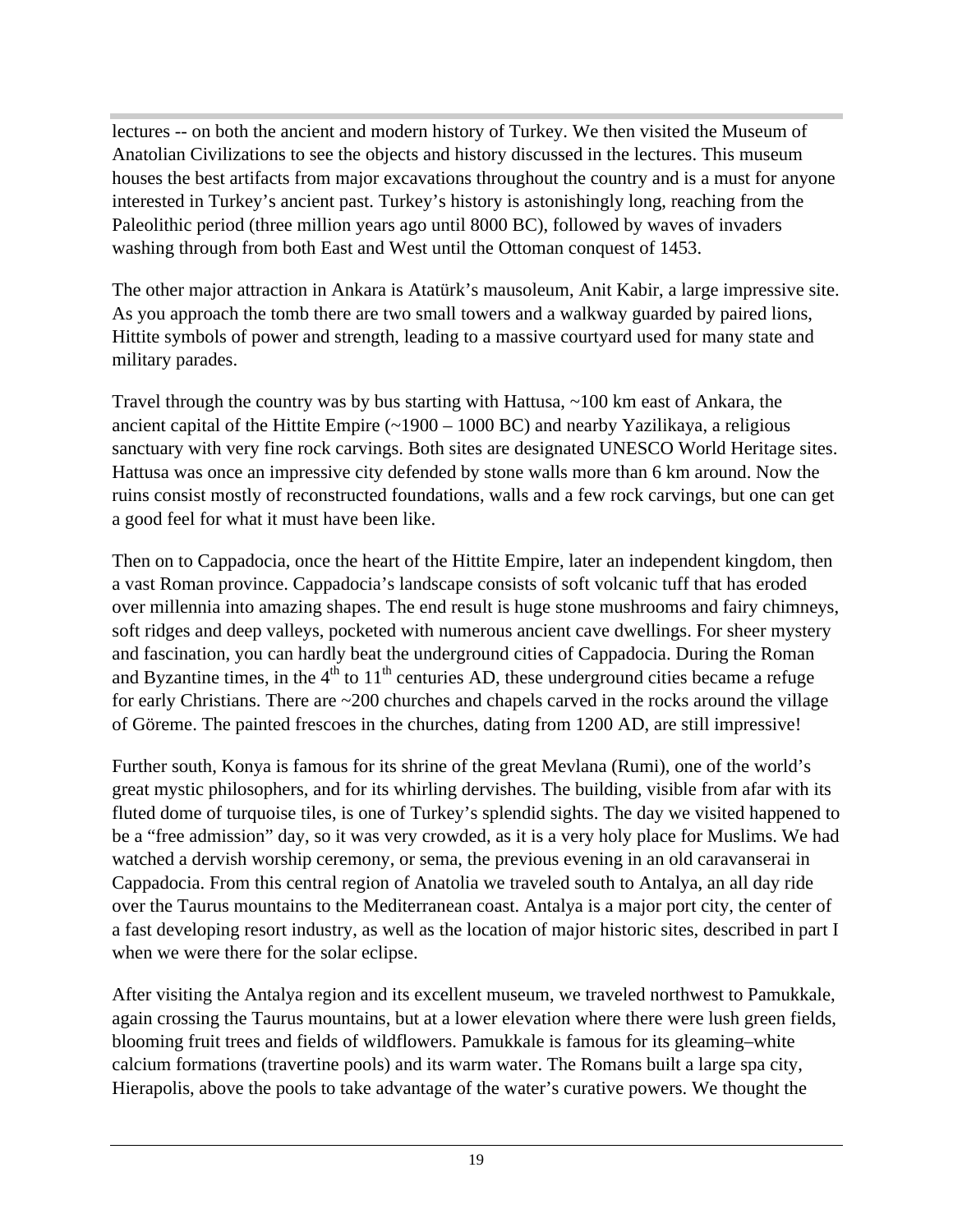ruins of Hierapolis, which spread over a broad area, were more interesting than the travertines; the ruins brilliantly evoke life in the early centuries of the modern era. It was here that the mix of pagan, Roman, Jewish and early Christian elements evolved into a distinctly Anatolian whole. A spectacular Roman Theatre, capable of seating more than 12,000 is located on a very steep hill. The wide valley and snow-covered mountains in the distance serve as an impressive backdrop to the stage. North of the city is an extraordinary necropolis (cemetery), extending a few kilometers, with many striking and large tombs in all shapes and sizes. In ancient times Hierapolis was a place where the sick came for a miracle cure, but the size of the necropolis suggests the local healers had only mixed success.

Afrodisias is one of Turkey's finest archaeological sites. It is somewhat isolated and, probably for that reason, much of it still survives, The Temple of Aphrodite was completely rebuilt when it was converted into a basilica (~500 AD), making it hard to imagine how it must have been in the earlier years when orgies in celebration of Aphrodite were held there. The 270-m long stadium is one of the best preserved in the classical world.

The next 3 nights were spent in Kusadasi on the Aegean. The main reason to come here was to visit Ephesus, the best-preserved classical city in the eastern Mediterranean. Ephesus under the Greeks was a great trading city and port. However, as happened to many port cities, the harbor silted up and the old city is now several km from the sea. During Roman times  $(2^{nd}$  century AD), it was a city of 250,000 people. Successive emperors vied with one another to beautify the city and it drew immigrants from all over the empire. It must have been fabulous with hot and cold running water in the terrace houses of the rich. It is still imposing, well worth a visit. The Library of Celsus is impressive; built as part of a complex, architectural sleight of hand was used to make it look bigger than it actually is. Along the main street, the Sacred Way, from the theatre to the library, one can see the water and sewage systems beneath the marbled street and the ruts made by wheeled vehicles. The Fountain of Trajan (emperor 98-117 AD) depicts him with his foot on the world – and the world is round! Ephesus also had a sizable Christian community. St. John supposedly settled here with the Virgin Mary. The house where they are purported to have lived is above the town and now is a chapel and tourist site.

In the nearby Selcuk is a fine museum. Many statues and household items from the terrace houses of Ephesus are housed there. We also visited a farmers' market there. The vegetable displays were works of art – the skinniest asparagus we've ever seen and the biggest fresh peas. In the middle of town are storks nesting on the old columns of the aqueduct.

Kusadasi is mainly a stop for cruise ships. But it was fun to watch merchants sitting at sidewalk tables playing backgammon and drinking tea–both national pastimes. And, like everywhere we went in Turkey, we saw cats; friendly and well fed (but not fat).

Our last historic stop on the Aegean was Troy, or what is left of it. The ruins of ancient Troy may not be as breathtaking as those of Ephesus, but for anyone who has read Homer's Iliad, it's hardly surprising that Troy is a World Heritage site. It is a hard site to understand because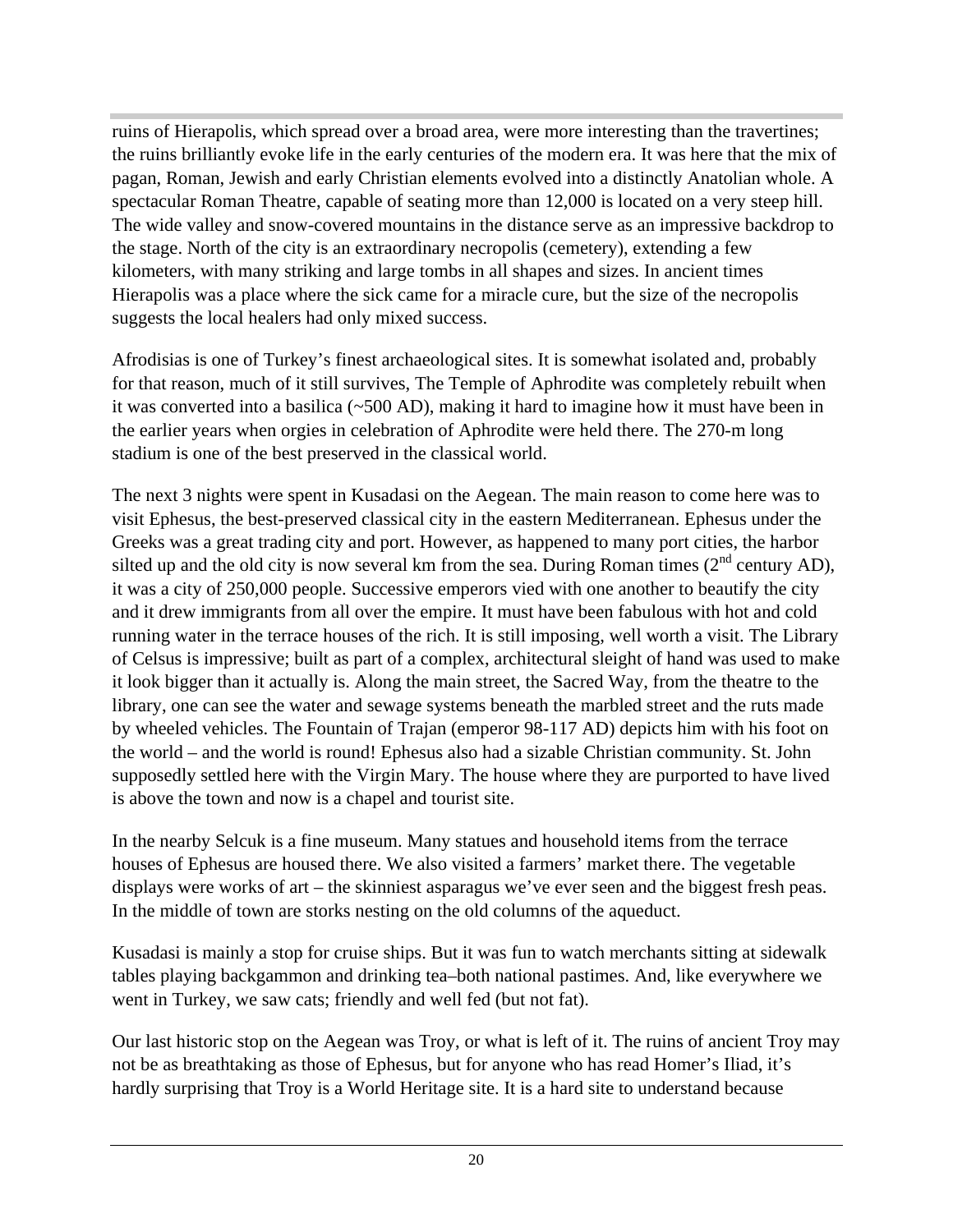excavations have revealed nine ancient cities, built one on top of another going back to 3000 BC. Most archaeologists believe it was Troy VI (1700-1250 BC) that was involved in the Trojan War with the Greeks. Remnants of the various cities are visible and signboards help interpret what you're seeing.

Then to Canakkale on the Dardanelles, in preparation for an early ferry crossing in the morning. With the ferry we left Asiatic Turkey behind us and were then on the European side – Gallipoli and Istanbul!

Gallipoli is a slender peninsula forming the northwestern side of the Dardanelles. For ages it has been the key to Istanbul and the eastern lands beyond: the navy that could break through the straits had a good chance of capturing the capital of the Eastern European world. Many have tried; most, including the mighty Allied fleet mustered by Winston Churchill in WWI, failed. The Gallipoli campaign ended with the withdrawal of the Allied forces after nine months of intense combat resulting in more than a half million casualties. Atatürk's performance at Gallipoli made him a folk hero and paved the way for his rise to leadership. There are 31 war cemeteries on this beautiful peninsula, much of which is designated as a national park.

Then it was on to Istanbul, one of the world's great cities encompassing centuries of history. To really explore it would take weeks – and we had 2 days!

Aya Sofya is Istanbul's most famous monument. Emperor Justinian (527-65) built it as part of his effort to assure the greatness of the Roman Empire. It was completed in 537 and, for a thousand years, it was the greatest church in Christendom and the largest enclosed space in the world. The magnificent main dome is an architectural wonder; it is supported by 40 massive ribs, constructed of special hollow bricks resting on huge pillars concealed in the interior walls. It is all the more impressive when you remember that this was done at a time when barbarian migrations dominated most of Europe! When the Turks conquered Istanbul in 1453, Mehmet the Conqueror had the Aya Sofya converted to a mosque and, since Islamic tradition forbids the depiction of human beings, the precious iconic golden mosaics were carefully covered over. Centuries later (1935) when Atatürk proclaimed Aya Sofya a museum, the mosaics were uncovered to reveal their original glory. We also noted the Viking graffiti (?) or runes (?) on one of the columns on the second floor, dating from the  $9<sup>th</sup>$  century. Those guys got around!

Some say that the Blue Mosque, just down the square, was built as a counterpoint to the Aya Sofya. Certainly its exterior is impressive, with its curves, six minarets and the biggest courtyard of all the Ottoman mosques. The interior is conceived on a similarly grand scale with the tens of thousands of blue tiles that give the building its unofficial name. However, the Blue Mosque, constructed between 1606 and 1616, more than a millennium after Sofya, is not as daring; four huge 'elephant's feet' pillars hold up the dome, a less elegant but sturdier solution to the problem of support.

One treads on layer upon layer of history in Istanbul: in the palace-like underground Basilica Cistern, where the ghostly columns reflected in the water are as Roman as the Colosseum; in the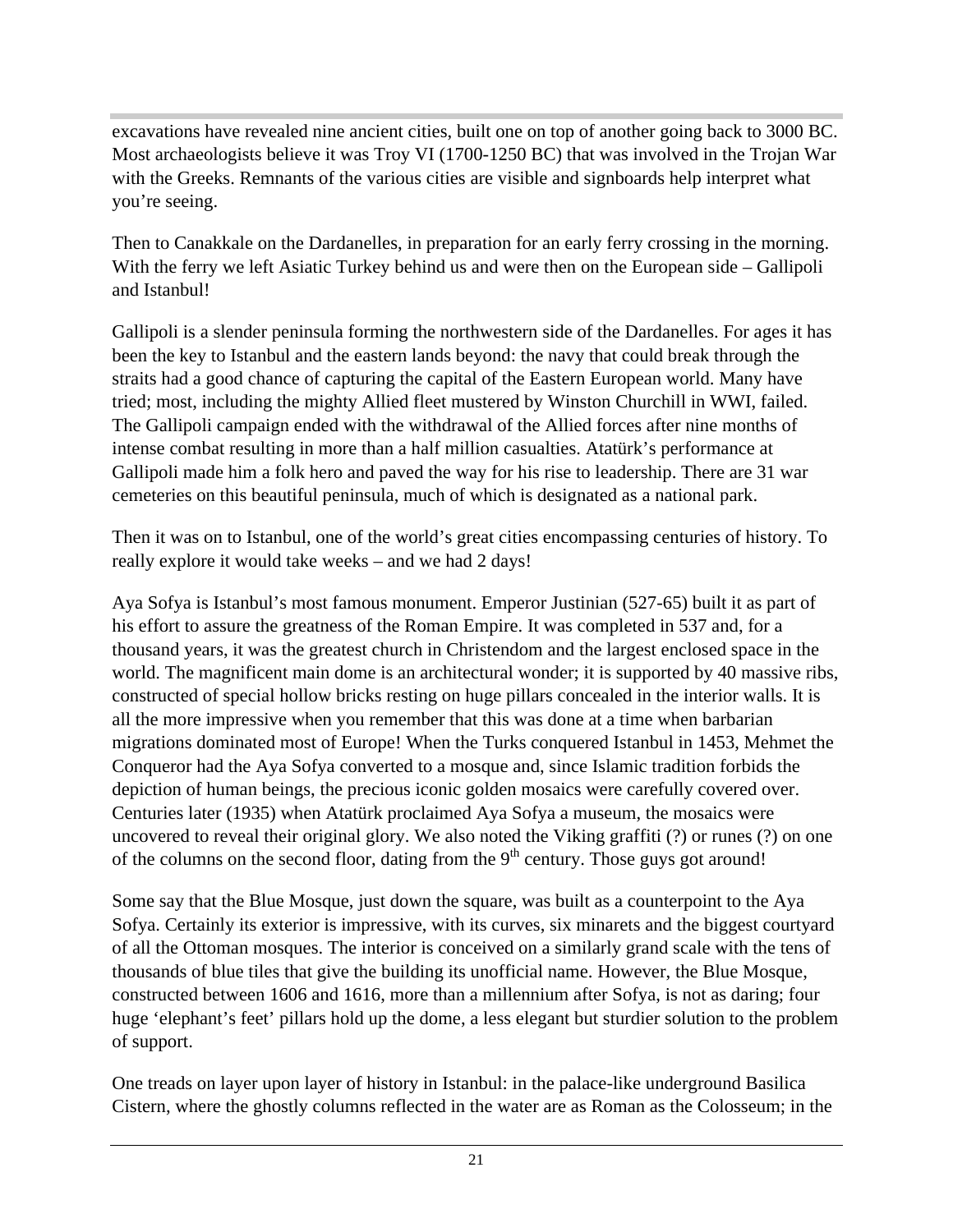lavish treasures and harem of Topkapi palace; in the 3,500-year-old Egyptian obelisk from the Temple of Karnak in Luxor, placed in the center of the Greek-style Hippodrome by a Byzantine emperor in the  $4<sup>th</sup>$  century.

Both our guide and Lonely Planet strongly recommended a visit to Rüstem Pasa Camii (Mosque), which is an absolute gem. Built in 1560 by the great architect Sinan for the son-in-law and advisor to Süleyman the Magnificent, it is a showpiece of the best Ottoman architecture and tile work, albeit on a small scale. The panels of Iznik tiles are exquisite and the preponderance of tiles was Rüstem Pasa's way of signaling his wealth and influence to the world, Iznik tiles being particularly expensive and desirable.

And no trip to Istanbul is complete without visiting the Grand Bazaar with its 4000 shops. It is a tourist trap *par excellence*, to be sure, but it is also an excellent place to observe the locals and the flourishing business deals. We also enjoyed the Spice Bazaar, with its wonderful aromas and colorful and well-groomed piles of spices. We were pleased to see one stall with bins of hard cat food and then noticed 3 alert cats sitting next to a meat market.

We had one extra day in the city after the Elderhostel trip and we made the most of it. In addition to the impressive Basilica Cistern and the Rüstem Pasa Mosque, we enjoyed a ferry ride on the Bosphorus which is a major thoroughfare in Istanbul. The shores are lined with well-preserved Ottoman-era wooden houses. In the  $17<sup>th</sup>$ ,  $18<sup>th</sup>$  and  $19<sup>th</sup>$  centuries, the Ottoman aristocracy and foreign ambassadors would retire to these palatial residences, when the heat and fear of disease increased in the warm months. We had a fleeting glimpse of the Black Sea and then stopped at one of the famous fish restaurants in Sariyer on the European shore. After probably the most exciting city bus ride of our lives (and I swear the driver must go through a clutch a week), we arrived back in the city proper.

We ended the day with a long walk, across the Galata Bridge which spans the Golden Horn, and up the boulevard, Istiklal Caddesi, formerly the Grande Rue de Pera, home to the city's smartest shops and several large embassies and churches. This was *the* place to be seen in European Istanbul until the early part of the  $20<sup>th</sup>$  century. All this changed after independence, as the glamorous shops and restaurants closed and the grand buildings became dilapidated. Fortunately, the new millennium has brought about a restoration and rebirth and the boulevard is once again thronged with crowds – both locals and tourists, especially young people. We stopped at the gloriously restored Patisserie Markiz for Turkish coffee and fantastic cakes. Later, back at our hotel, the charming Armada, we had a final beer in the pub and then packed for an early morning departure home.

This was an incredible trip, with wonderful companions. But there is so much more to see and do – more wonderful food to try and history to explore. And we didn't visit the eastern part of the country. We just got a sense of the geography and the lay of the land, the food, and the people. We'll be going back!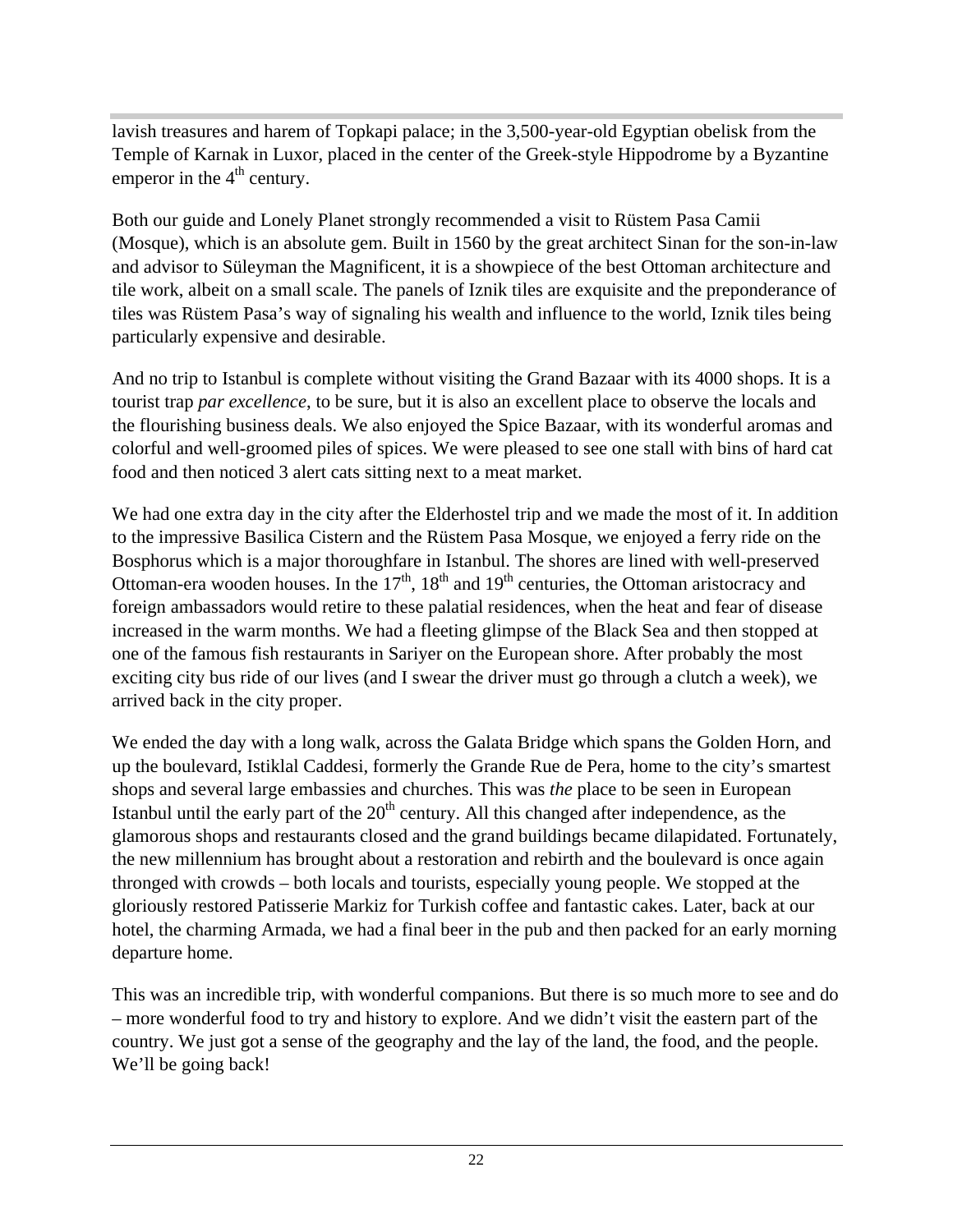| <b>SEE YOU AT THE NOVEMBER 16 LUNCHEON</b>                                            |  |
|---------------------------------------------------------------------------------------|--|
| To: Vicky Jared<br>4849 John Muir Road                                                |  |
| Martinez, CA 94553<br>Be sure to make reservations by November 13                     |  |
|                                                                                       |  |
| From:                                                                                 |  |
| I I plan to attend the EX-Ls luncheon<br><b>PREPAID</b><br>$\gg$ \$20pp <<            |  |
| I will bring guest(s). Name(s) of guest(s):                                           |  |
| Menu Choice(s):<br><b>Shrimp Scatter</b> __<br>$Salad$ <sub>—</sub><br>Beef $\_$      |  |
| <b>Total Enclosed:</b><br>$\overline{\phantom{a}}$ Please make check payable to EX-Ls |  |
|                                                                                       |  |
|                                                                                       |  |
| <b>In Memoriam</b><br>>>WELCOME NEW MEMBERS<<                                         |  |

|                   | <b>In Memoriam</b>      |
|-------------------|-------------------------|
| <b>Retha Barr</b> | <b>Wallace Irwin</b>    |
| Gilman Johnson    | <b>Laurie Sampietro</b> |

| <b>In Memoriam</b>                               | >>WELCOME NEW MEMBERS<<                       |
|--------------------------------------------------|-----------------------------------------------|
| <b>Retha Barr</b><br><b>Wallace Irwin</b>        | F. John Ainsworth Sharon Barrett              |
| <b>Gilman Johnson</b><br><b>Laurie Sampietro</b> | <b>Genevieve Dreyfus</b><br><b>Mary Clary</b> |
|                                                  | <b>Judith Goldhaber</b><br><b>Vish More</b>   |
|                                                  | <b>Art Robinson</b><br><b>John Moreau</b>     |
|                                                  | <b>Andy Sessler</b>                           |

Membership in EX-Ls is open to all past employees of LBL/LBNL. Annual dues are \$12 per family, forgiven during the calendar year of joining for new members. New members, please include your name, address, phone number, and e-mail address if you wish to be included in the e-mail distribution list. Also, please include any other information you would like included in the annual membership directory, such as spouse's name, e-mail address, or fax number. Please send your check payable to EX-Ls to

**Bud Larsh, Treasurer 610 Devonwood Hercules, CA 94547**